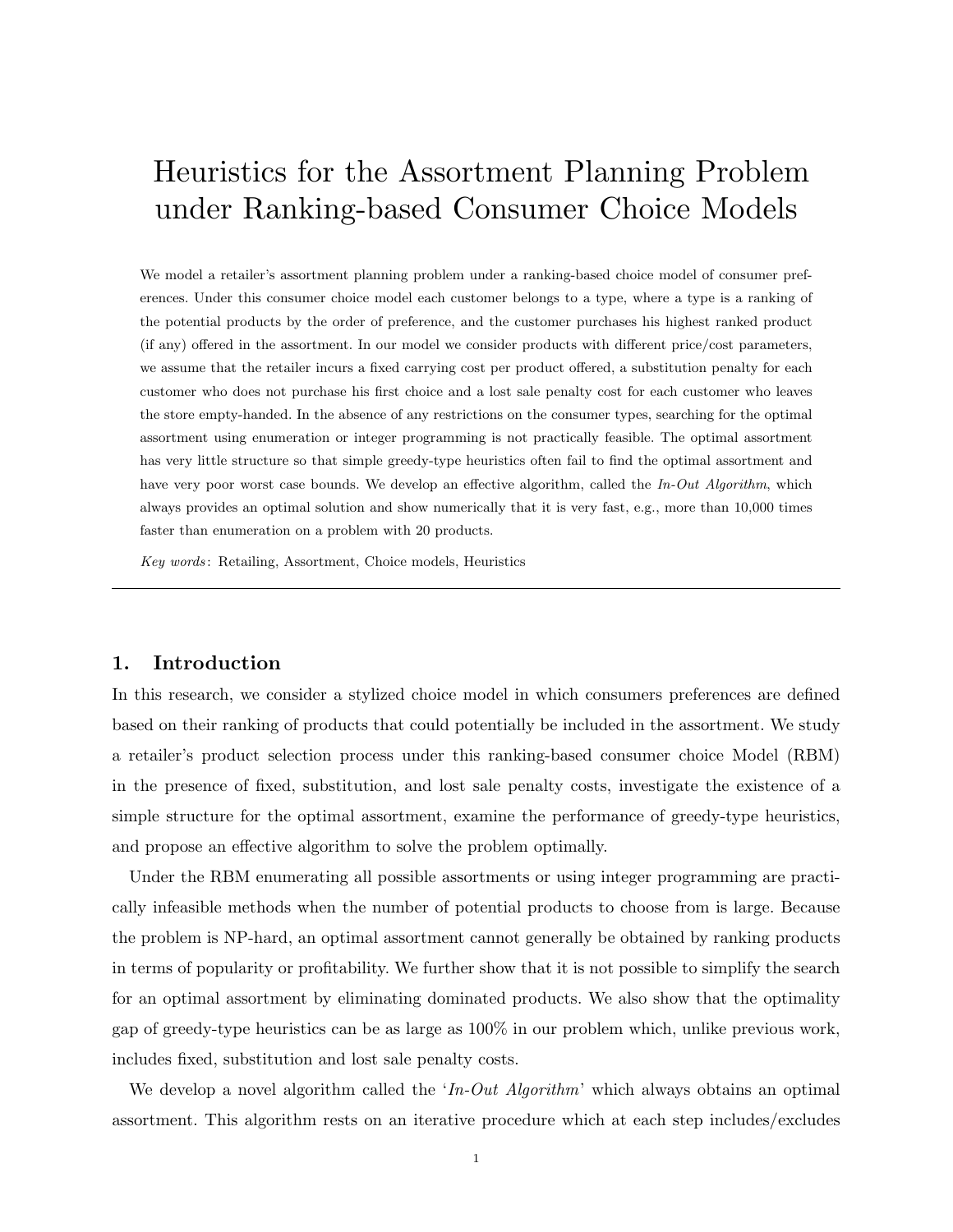products that improve/worsen the profitability of every assortment. Despite having a complexity equal to that of the enumeration method, we show via an extensive numerical analysis that in practice, the In-Out algorithm is very quick. For instance, with 20 products, this algorithm is on average more than 10,000 times faster than the enumeration method and provides a solution in less than 4 minutes for product categories with up to 25 products.

Apart from the RBM, researchers in the past have adopted a variety of consumer choice models to understand structural properties of optimal assortments. For example, under the Multinomial Logit model, van Ryzin and Mahajan (1999) show that, when the prices of the products are the same, the optimal assortment is a popular set, i.e., a set with a certain number of the most popular products. Li (2007) extends their results to products with different prices and costs parameters and finds that the optimal solution is a profitable set, i.e, a set with a certain number of the most profitable products (when store traffic is continuous). Gaur and Honhon (2006) study the assortment problem under the locational choice model with a unimodal distribution of preferences, and find that the coverage intervals of the products must be adjacent. In contrast to the above models, simple structural properties are hard to establish under the RBM.

Despite the lack of structural results the RBM is an appealing way to model consumer choice. It is a very general model in the sense that with certain restrictions on the parameters of the model we can recover the Multinomial Logit, the locational choice model, the downward substitution model (see Honhon et al. (2012b) for examples). In addition, the RBM is an intuitive representation of consumers' choice making process. A number of researchers have used this model to obtain insights from theoretical work and apply it in a practical setting. For example, Mahajan and van Ryzin (2001b) study inventory competition between multiple firms offering substitutes, Mahajan and van Ryzin (2001a) develop a simulation-based method to search for the optimal assortment under stock-out based substitution, Smith et al. (2009) solve a product introduction problem under a Stackelberg game, and Honhon et al. (2012a) consider the assortment planning problem under stock-out based substitution with fixed proportions of customers of each type. Honhon et al. (2012b) consider four practically motivated special cases of the RBM, namely, the one-way substitution, location, outtree and intree preference models, and obtain efficient methods to get the optimal assortment in the same setting as ours. In contrast to the above, we do not put any restriction on the RBM and devleop a general purpose algorithm which can be used to obtain the optimal solution when the number of products to choose from is not too large (less than 30).

To offer empirical justification for the use of a RBM we refer to Farias et al. (2011) where the authors use a non-parametric method to estimate the RBM from limited data, such as sales data or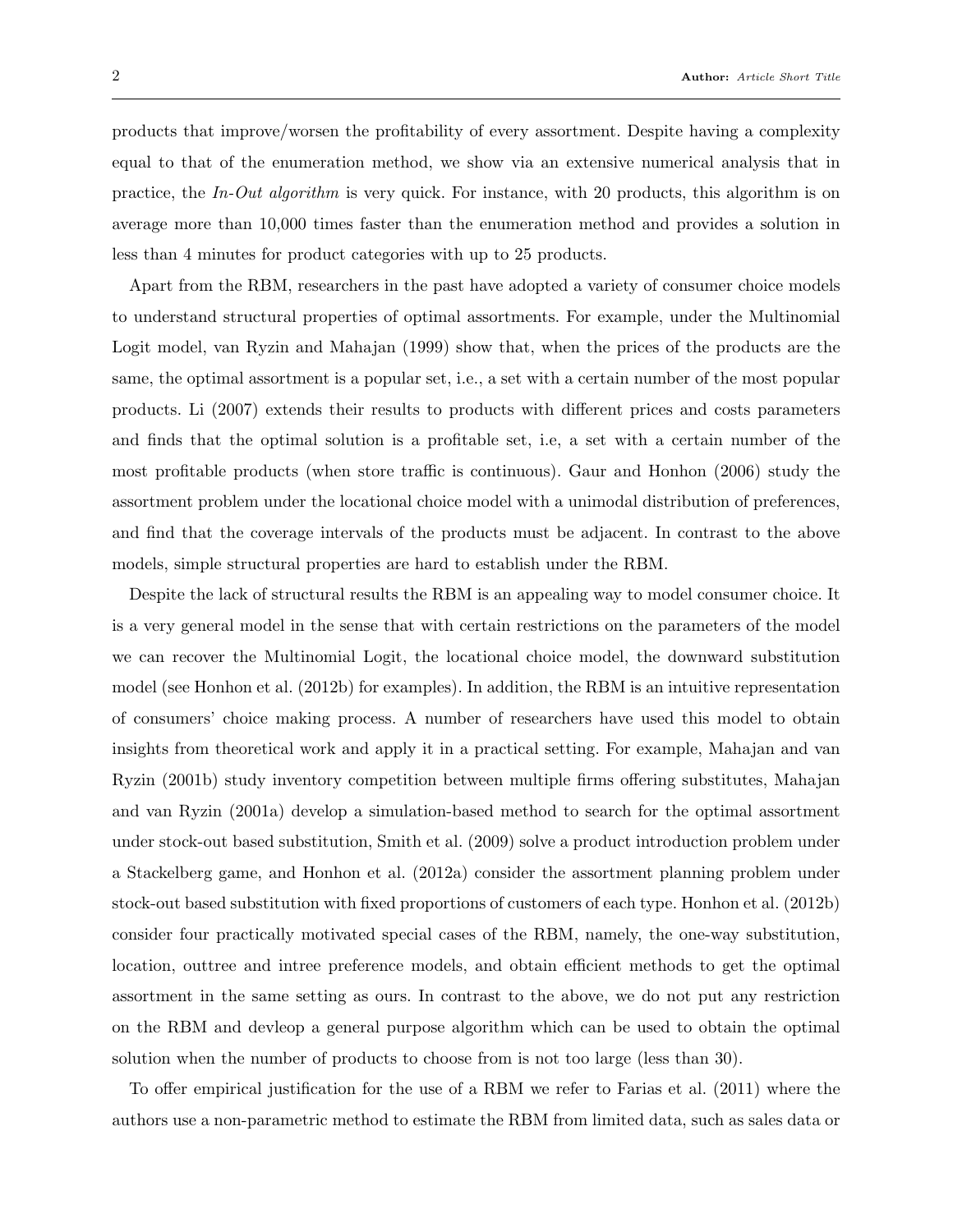conjoint survey data. We also refer to Yunes et al. (2007), which illustrates an application of RBM model to streamline the originally vast product lines at Deere & Company. At Deere & Company, Yunes et al. (2007) construct the ranking based model, which is called customer migration model, based on customer segment information and utilities obtained from conjoint studies. In general if conjoint survey data is available, as in Deere & Company, it is relatively straightforward to come up with consumer types and their ranking lists based on the part-worth utilities calculated from the survey (see Green and Krieger (1987) for an illustration).

The performance and computational efficiency of simple heuristics has been explored to a great extent in the product selection and assortment planning literature. For example, Green and Krieger (1985) study the performance of the greedy heuristic; Dobson and Kalish (1988) develop a twostage heuristic where products are assigned to consumer segments in stage 1 then re-assigned to increase profits in stage 2, and McBride and Zufryden (1988) formulate the product selection problem as a binary integer programming model which solves certain practically relevant instances of the product selection problem to optimality in a computationally efficient manner. The setting in which a manufacturer chooses the set of products to offer for sale has been traditionally known as product line design problem and conjoint survey data has been shown to be useful in solving for a manufacturer's optimal product line design; for example, Kohli and Sukumar (1990) propose a dynamic programming-heuristic using attributes as stages and attribute levels as states. Dobson and Kalish (1993) develop two new greedy-type heuristics, and Nair et al. (1995) propose heuristics based on a beam search approach. See also Balakrishnan and Jacob (1996), Alexouda and Paparrizos (2001), Steiner and Hruschka (2003), Balakrishnan et al. (2004) on the use of genetic algorithms for this problem. Belloni et al. (2008) develop a Lagrangian relaxation method for both the product selection problem and product line design problem and uses it to compare the performance of a number of heuristics.

While there are parallels between the product line design problem and assortment planning problem, our contribution is most relevant in the context of the retail assortment selection problem. Our work differs from the above in the explicit consideration of the impact of fixed, substitution, and lost sale penalty costs on the performance of the heuristics that are used to obtain retail assortments. We show that simple heuristics can perform arbitrarily bad and propose a novel algorithm (the  $In-Out Algorithm$ ), which always provides the optimal assortment and is in practice very fast. We also study the impact of a misspecification in the model on the performance of the chosen solution. We find that the optimal assortment is very sensitive to the consumer choice model, profit margins and fixed cost.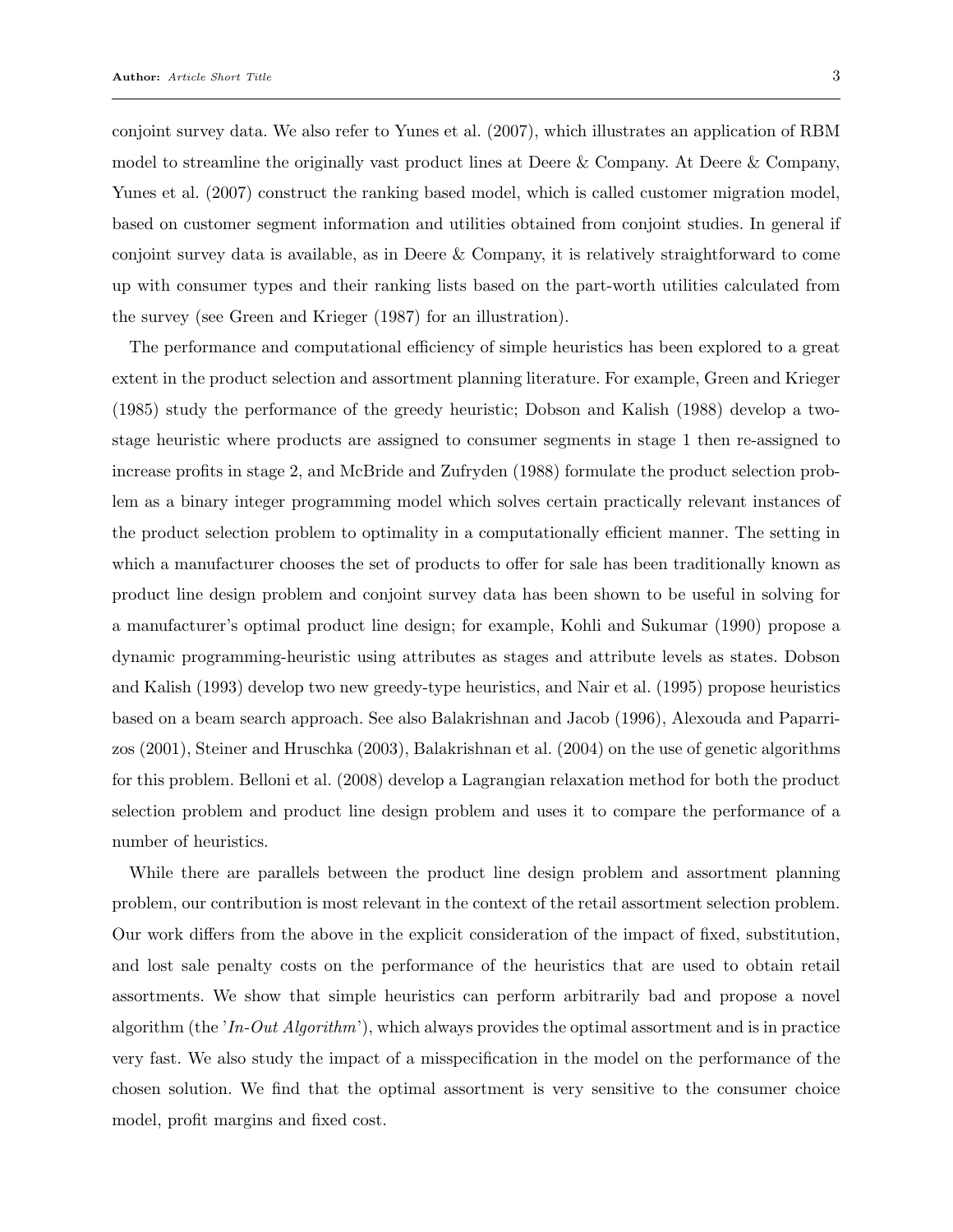In order to obtain our results we make an important and reasonable assumption in our research: that selling prices are fixed. It is not uncommon for retailers to adopt an MSRP (manufacturer's suggested retail price) price strategy; evidence from the data collected by Carlton and Chevalier (2001) based on the fragrance product market shows that a number of stores (namely upscale beauty and department stores) charge MSRP for the products they sell. While contractually adhering to MSRP is rare, supplying exclusive products to retailers who adopt an across-the-board nodiscounting policy is not unheard of (see Carlton and Chevalier (2001)). Literature in the operations management area also lends support to the assumption of exogenous prices, see, for example, van Ryzin and Mahajan (1999), Smith and Agrawal (2000), and Gaur and Honhon (2006).

The rest of the paper is organized as follows. We present our model in §2 and then describe the optimization problem in §3. In §4 we discuss four heuristics. We develop the In-Out algorithm in §5 followed by our numerical study to demonstrate the effectiveness of the algorithm in §6. §8 concludes our work.

#### 2. Model

We use bold characters to represent vectors and subscripts to denote their components, e.g.,  $\tau_j$  is the j-th component of vector  $\tau$ . Sets and matrices are denoted by capital letters. |S| denotes the cardinality of set S.

We begin by describing how consumers make choices. Consider a product category consisting of *n* potential products, indexed 1 to *n*, where  $\mathcal{N} = \{1, ..., n\}$  and let 0 denote the no-purchase option. In order to define the purchase behavior of consumers we define a consumer type, which is a vector of products that the customer is willing to purchase, arranged in decreasing order of preference. For example, a customer of type  $(1, 2, 4)$  has product 1 as his first choice, product 2 as his second choice, product 4 as his third choice, and he never purchases products that do not belong in his type (3 and 5 to *n*). In general, a type  $\tau$  is a vector  $(\tau_1, ..., \tau_t)$  of product indices such that  $\{\tau_1,...,\tau_t\} \subseteq \mathcal{N}$  and  $0 \le t \le n$ . The 'null' type is such that  $t = 0$  and corresponds to customers who never purchase a product from the product category.<sup>1</sup> Let  $\mathcal T$  be the set of all possible types, i.e.,  $\mathcal{T} = {\tau = (\tau_1, ..., \tau_t) : 0 \le t \le n, \tau_t \in \mathcal{N}}$  and  $\tau_1 \ne \tau_2 \ne ... \ne \tau_t$ . In addition, let  $\alpha_{\tau}$  be the proportion of customers of type  $\tau \in \mathcal{T}$  in the customer population, such that  $\sum_{\tau \in \mathcal{T}} \alpha_{\tau} = 1$ , and  $\mathcal{T}^+ = \{\tau \in \mathcal{T} : \alpha_{\tau} > 0\}$  be the set of consumer types that exist in the population. In practice, the

<sup>&</sup>lt;sup>1</sup> Note that the type of a customer can result from a utility maximization procedure as in Mahajan and van Ryzin (2001a). Let  $U(x, j)$  be utility assigned by customer x to product j for  $j = 1, ..., n$  and let the utility from not purchasing anything be zero, i.e.,  $U(x, 0) = 0$ . Let  $U(x, [k])$  be the k-th greatest value in  $\{U(x, 0), U(x, 1), ..., U(x, n)\}$ , the type of customer x is  $(\tau_1, ..., \tau_t)$  if  $U(x, \tau_k) = U(x, [k])$  for  $k = 1, ..., t$  and  $U(x, 0) = U(x, [t + 1])$ .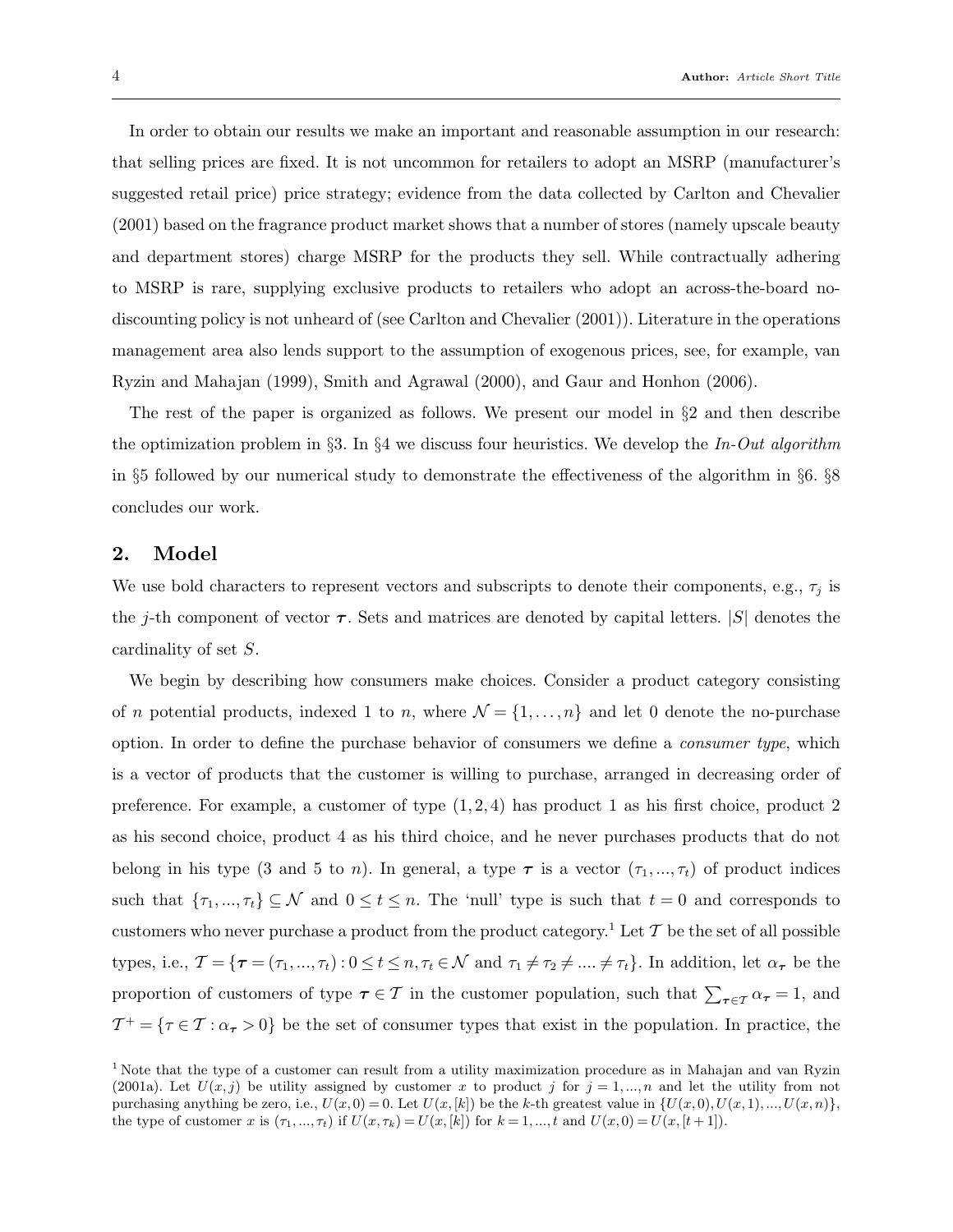number of types that exist in a population is clearly less than or equal to the theoretically possible number of types, i.e.  $|{\mathcal{T}}^+| \leq |{\mathcal{T}}| = \sum_{j=0}^n C_n^j j! = \sum_{j=0}^n \frac{n!}{(n-j)!}$ . For example, for  $n = 10$ , there is a total of 9,864,100 possible types!

We assume consumer-driven substitution, that is, customers decide which products they want to buy from the set of available products; in contrast, under firm-driven substitution the firm allocates products to customers based on the customers' preferences. Consider an assortment of products  $S \subseteq \mathcal{N}$  and product  $j \in S$ . A customer of type  $\tau$  for whom product j is the k-th choice, i.e., such that  $\tau_k = j$ , picks product j for set S if and only if products  $\tau_1, ..., \tau_{k-1}$  do not belong to set S. Let  $P_j^k(S)$  denote the proportion of customers who pick product j from assortment S and for whom product  $j$  is the  $k$ -th choice. We have:

$$
P_j^k(S) = \begin{cases} \sum_{\tau = (\tau_1, ..., \tau_t): t \ge k, \tau_k = j, \ \alpha_{(\tau_1, ..., \tau_t)} & \text{if } j \in S \\ 0 & \text{otw.} \end{cases}
$$
 (1)

When  $k > n - |S| + 1$ , we have  $P_j^k(S) = 0$  as one of the first  $k - 1$  choices of every customer must be offered in S. Let  $P_0(S) = 1 - \sum_{j \in S} \sum_{k=1}^{n-|S|+1} P_j^k(S)$  denote the proportion of customers who do not pick anything from set S.

Let  $\pi_j$  denote the profit margin on a product j. Retailers generally incur a fixed cost, denoted by the parameter  $K$ , of carrying a product in their assortment. In addition, we assume that the retailer bears a substitution penalty cost for every customer who purchases a product that is not his first choice, and that the penalty is higher when he purchases a lower ranked product. More specifically, if a customer buys his k-th favorite product, the penalty is  $f(k)$  where f is an nondecreasing function, e.g.,  $f(k) = b(k-1)$  where  $b \ge 0.2$ . We do not make any assumption about  $f(k)$ , so it is possible that  $\pi_j - f(k) < 0$  for some  $j, k \in \{1, ..., n\}$ , meaning that the retailer may lose money when a customer buys product j as a k-th choice. Also let p denote a *lost sale penalty* cost which measures the disutility experienced by a customer who leaves the store empty-handed. We do not make any assumption regarding the relative values of  $f(k)$  and p, however, one might argue that  $p \ge f(n)$  makes sense for most product categories, i.e., the penalty for not satisfying a customer is larger than the penalty for making him substitute to his least favorite product.

The retailer operates in a make-to-order setting, that is, she does not carry inventory of the products. Without loss of generality we assume that mean demand is equal to 1 in the product category. Given the consumers' choice structure and the price and costs parameters of the products, the retailer's problem of finding the optimal assortment  $S^*$  can be represented as follows:

$$
\Pi(S^*) = \max_{S \subseteq \mathcal{N}} \Pi(S).
$$

<sup>&</sup>lt;sup>2</sup> Note that it makes sense to have  $f(1) = 0$  but we do not require this condition to hold.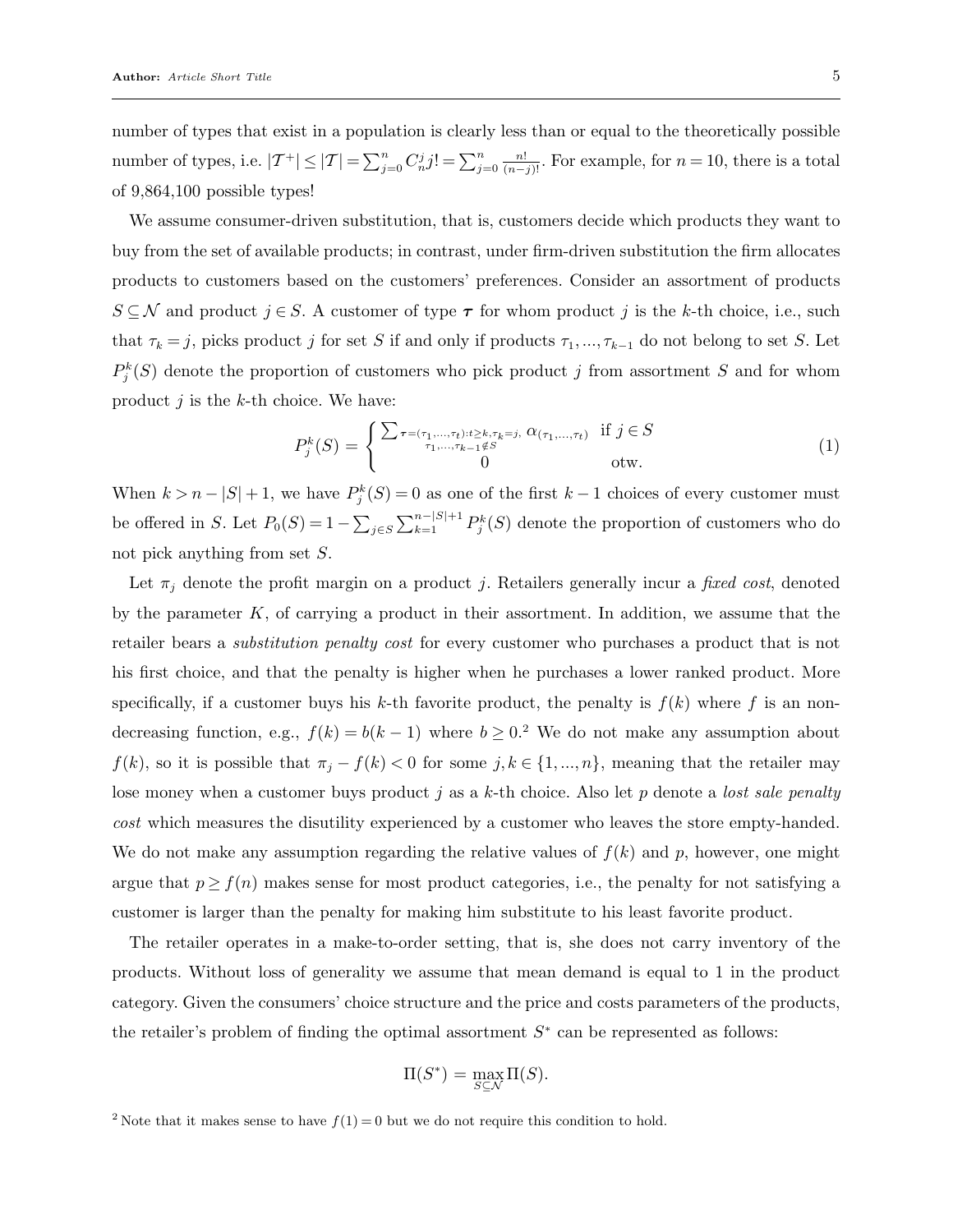where  $\Pi(S)$ , the profit associated with the assortment S, is given by

$$
\Pi(S) = \sum_{j \in S} \sum_{k=1}^{n-|S|+1} P_j^k(S)[\pi_j - f(k)] - P_0(S)p - K|S|
$$
  
= 
$$
\sum_{j \in S} \sum_{k=1}^{n-|S|+1} P_j^k(S)[\pi_j + p - f(k)] - p - K|S|.
$$
 (2)

Note that our results also apply to a make-to-stock setting with assortment-based substitution when store traffic is continuous (see Honhon et al. (2012b) for a proof of the equivalence of the two settings).

| Notation         | Definition                                                 |
|------------------|------------------------------------------------------------|
| $\, n$           | number of potential products                               |
| N                | set of potential products                                  |
| $\tau$           | generic consumer type                                      |
| $\tau$           | set of possible types                                      |
| $\tau^+$         | set of existing types                                      |
| S                | generic assortment                                         |
| $\pi_i$          | product $j$ profit margin                                  |
| $f(\cdot)$       | substitution penalty function                              |
| $\boldsymbol{p}$ | lost sale penalty cost                                     |
| K                | fixed cost                                                 |
| $P_j^k$          | proportion of customers buying $j$ as their $k$ -th choice |
| $P_0$            | proportion of customers buying nothing                     |
|                  | $\n  profit\n$                                             |
|                  |                                                            |

Table 1 Notation

#### 3. Optimization

In theory, it is always possible to find an optimal assortment by enumeration, that is, by computing the profit associated with each of the  $2^n$  possible sets  $S \subseteq \mathcal{N}$  and looking for the set with the highest profit value. However, this solution method is very time-consuming for large  $n$ . Honhon et al. (2012b) show that the complexity of the algorithm for computing the purchasing proportions  $P_j^k(S)$ for  $j, k = 1, ..., n$  for a given assortment S is  $O(|\mathcal{T}^+|n)$ . Hence, the complexity of the enumeration method is  $(|\mathcal{T}^+|n2^n)$ . Table 11 shows the time it takes to solve a (randomly generated) numerical problem using the enumeration method as a function of n and  $|T^+|$ . For  $n = |T^+| = 20$  it takes on average more than 24 hours to solve.

Another approach is to formulate the retailer's optimization problem as an integer programming model. Let  $x_j$  for  $j = 1, ..., n$  be binary variables that are equal to 1 if product j is included in the assortment and 0 otherwise. For all  $\tau = (\tau_1, ..., \tau_t) \in \mathcal{T}$  and  $i = 2, ..., t$ , let  $y_{\tau \tau_i}$  be binary variables that are equal to 1 if customers of type  $\tau$  buy product  $\tau_i$  (their *i*-th choice) from the assortment and 0 otherwise.<sup>3</sup> The retailer's optimization problem can be formulated as follows.

<sup>3</sup> Note that we do not require a binary variable for the case where a customer buys his first choice product, since making a product available, that is setting  $x_j = 1$ , implies that the customer for whom it is the first choice buys it.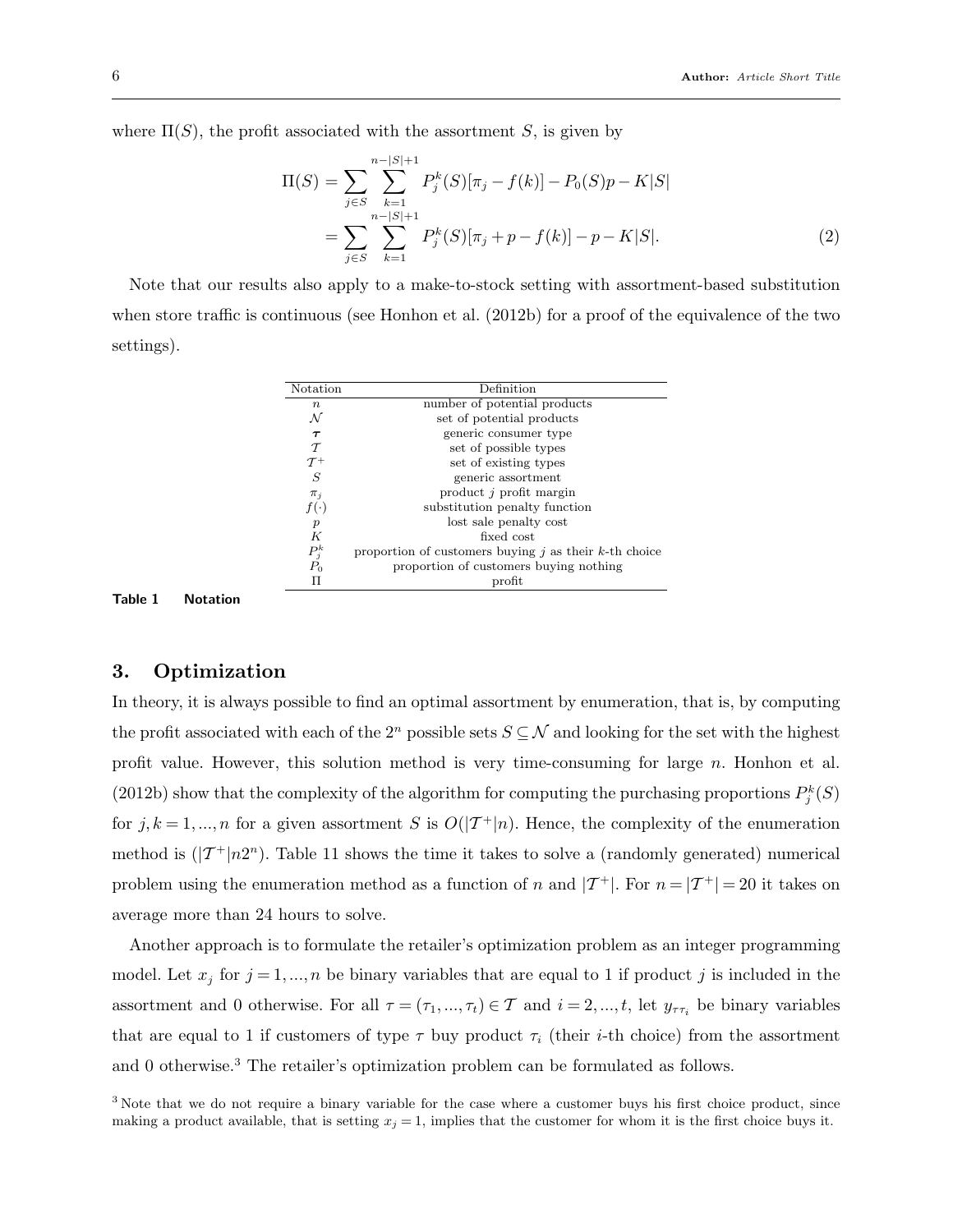$$
\max \sum_{\substack{\tau = (\tau_1, \dots, \tau_t) \in \mathcal{T} \\ k}} [(\pi_{\tau_1} - f(1) + p)x_{\tau_1} + (\pi_{\tau_2} - f(2) + p)y_{\tau \tau_2} + \dots + (\pi_{\tau_t} - f(t) + p)y_{\tau \tau_t}] \alpha_{\tau} - p - \sum_{j=1}^n Kx_j
$$

s.t. 
$$
x_{\tau_1} + \sum_{i=2} y_{\tau \tau_j} \ge x_{\tau_k}
$$
 for  $\tau = (\tau_1, ..., \tau_t) \in \mathcal{T}, k = 2, ..., t$  (3)

$$
y_{\tau\tau_j} \leq x_{\tau_j} \text{ for } \tau = (\tau_1, ..., \tau_t) \in \mathcal{T}, j = 2, ..., t
$$
 (4)

$$
x_{\tau_1} + \sum_{j=1}^{t} y_{\tau \tau_j} \le 1 \text{ for } \tau = (\tau_1, ..., \tau_t) \in \mathcal{T}
$$
\n(5)

$$
x_j, y_{\tau\tau_k} \in \{0, 1\} \text{ for } j = 1, ..., n, \tau = (\tau_1, ..., \tau_t) \in \mathcal{T}, k = 2, ..., t
$$
 (6)

Constraints (3) ensures that a customer gets his j-th choice product only if his 1st to  $(j-1)$ -th choice products are not available. Constraints (4) guarantees that a customer buys a product that is available in the assortment. Constraints (5) ensures that each customer of type  $\tau = (\tau_1, ..., \tau_t)$ buys at most one product. For another mathematical programming formulation of the product selection , see for example McBride and Zufryden (1988) and Anupindi et al. (2008). This integer program has an embedded uncapacitated plant location model in it since constraints (4) to (6) have the same form as those in an uncapacitated plant location problem (see Cho et al. (1983)). Therefore, the retailer's optimization problem is NP-hard. It follows that simple sorting methods will often fail provide an optimal solution. In what follows, we illustrate this fact with some simple examples in order to provide some intuition about the problem.

It is possible to simplify the above integer programming model, when not all possible customer types exist in the population, i.e., when  $\mathcal{T}^+$  is a strict subset of  $\mathcal{T}$ . For example, see Smith and Agrawal (2000) for an application with the one-step substitution model, wherein each consumer type does not contain more than two products. While the integer programming approach is appealing for models with very few products in each consumer type, this approach is not tractable for large values n, as the number of variables, which is equal to  $n + \sum_{t=2}^{n} \frac{n!}{(n-t)!} (t-1)$ , and the number of constraints, equal to  $\sum_{t=2}^{n} \frac{n!}{(n-t)!} (2t-1)$ , tend to grow substantially with n. For instance, if  $n = 10$ , then we have  $78,912,820$  variables and  $167,689,710$  constraints! In general, even for values of n as low as 4, we find that solving the integer programming problem takes much longer time than using the enumeration method described above. In practice, solving for the best assortment is generally done off-line by retailers, however prices and costs might change on a weekly basis and the number of potential products is generally greater than 20, making these two methods practically useless. Hence, we need an effective method to find an optimal solution or good performing heuristics.

The tradeoffs involved in the assortment decisions can be explained as follows. On one hand, by stocking all n products the retailer is able to capture the maximum amount of demand and avoid all substitution and lost sale penalty costs. However, fixed costs and the differences in product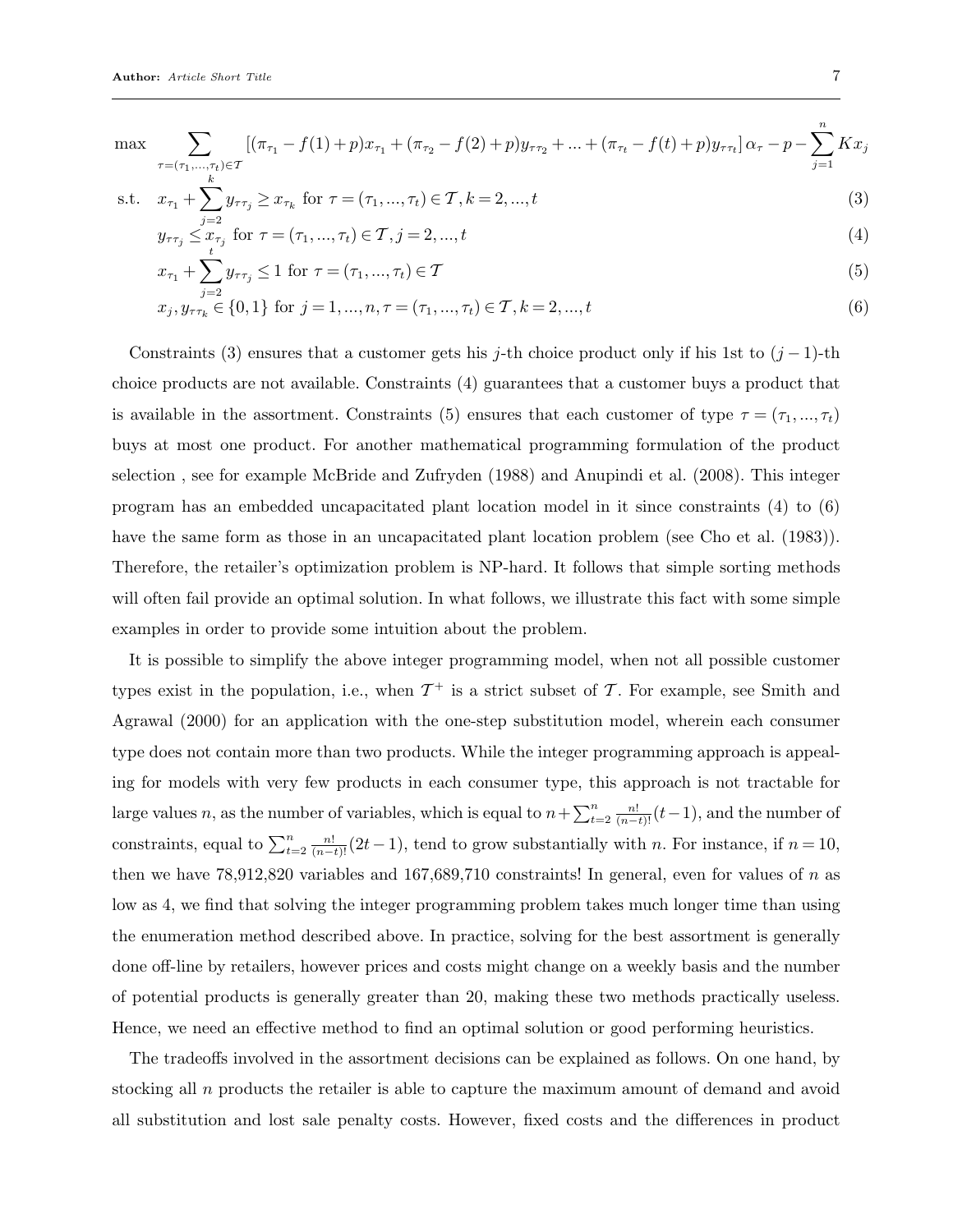profitability may deter the retailer from pursuing such a strategy. On the other hand, the retailer could offer only the most profitable product, in which case, she would save on fixed costs but she may only capture part of the demand and incur substantial substitution and lost sale penalty costs as not all consumers will purchase their most preferred product. In most cases the optimal assortment is somewhere between these two extreme solutions, as illustrated in the following example.

EXAMPLE 1. Let  $n = 4$ . Suppose  $\pi_1 = 8$ ,  $\pi_2 = 7$ ,  $\pi_3 = 6.5$ ,  $\pi_4 = 3$ ,  $\mathcal{T}^+ = \{(4), (3, 4), (4, 3, 2), (2, 1, 3, 4)\}$ and  $\alpha_{\tau} = \frac{1}{4}$  $\frac{1}{4}$  for  $\tau \in \mathcal{T}^+$ . Suppose  $p = 0$ ,  $f(k) = (k-1)b$ , where  $b \in \{0, 0.75\}$ ,  $K \in \{0, 1\}$ .

The following table 2 shows the (unique) optimal assortment for all combinations of  $(b, K)$ .

| $S^*$                  | $K=0$     | $K=1$   |
|------------------------|-----------|---------|
| $b=0$                  | $\{1,3\}$ | $\{3\}$ |
| $b = 0.75 \{1, 3, 4\}$ |           | $\{3\}$ |

#### Table 2 Optimal assortments in Example 1.

Not surprisingly, Example 1 shows that a greater substitution penalty leads to a larger optimal assortment and a greater fixed cost leads to a smaller optimal assortment. It also demonstrates that the optimal assortment does not necessarily, i) satisfy all customers (e.g., customers of type (4) do not buy anything from  $S^*$  when  $b = K = 0$ , ii) contain the most popular product (e.g., product 4 is not in  $S^*$  when  $b = K = 0$ , and iii) contain the product with the highest profit margin (e.g., product 1 is not included in  $S^*$  when  $b = 0$  and  $K = 1$ ). Thus, Example 1 illustrates that we cannot count on simple sorting rules based on popularity or profitability (as in van Ryzin and Mahajan (1999) and Li (2007)) to obtain the optimal assortment. However, the following result when  $b = K = 0$  is worth noting.

PROPOSITION 1. Let  $M = \{j \in \mathcal{N} : \pi_j = \max_{i \in \mathcal{N}} \pi_i\}$ . If  $K = 0$  and  $f(k) = 0$ , there exists an optimal assortment  $S^*$  including the most profitable products, i.e.,  $M \subseteq S^*$ .

**Proof** Suppose that S is optimal but does not contain  $j \in M$ . Let  $P_i(S) \equiv \sum_{k=1}^n P_i^k(S)$ . When  $K = 0$  and  $f(k) = 0$ , we have

$$
\Pi(S \cup \{j\}) - \Pi(S) = \sum_{i \in S \cup \{j\}} P_i(S \cup \{j\}) \pi_i - \sum_{i \in S} P_i(S) \pi_i,
$$
  
= 
$$
\left( \sum_{i \in S \cup \{j\}} P_i(S \cup \{j\}) - \sum_{i \in S} P_i(S) \right) \pi_j + \sum_{i \in S} [P_i(S) - P_i(S \cup \{j\})] (\pi_j - \pi_i)
$$

This expression is non-negative because (1)  $\sum_{i\in S\cup\{j\}} P_i(S \cup \{j\}) \ge \sum_{i\in S} P_i(S)$  as a customer who buys a product from S always buys a product from  $S \cup \{j\}$ ,  $(2)$   $P_i(S) \ge P_i(S \cup \{j\})$  as the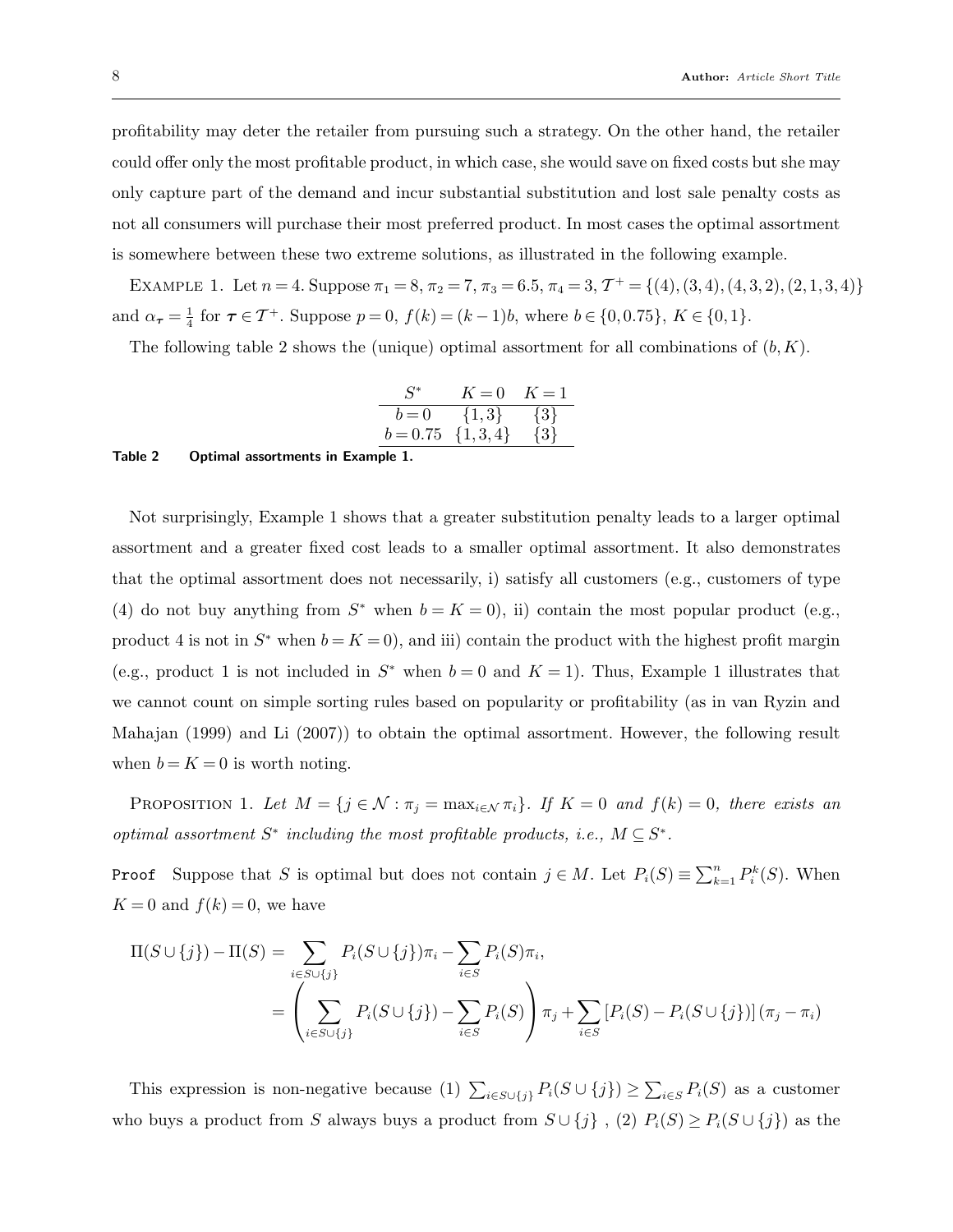proportion of customers buying product i cannot increase after product  $i$  is added to the set and (3)  $\pi_j \geq \pi_i$  since  $j \in M$ . Hence,  $\Pi(S \cup \{j\}) \geq \Pi(S)$ . If the inequality is strict then S cannot be optimal. If not,  $S \cup \{j\}$  is also an optimal solution. Q.E.D.

Proposition 1 shows that, when the fixed cost is negligible, the retailer's optimal assortment always contains the most profitable product(s). However, Example 1 shows that, even in that case, the optimal assortment does not necessarily include a certain number of the most profitable products (e.g. the optimal set  $S^* = \{1,3\}$  when  $K = b = 0$  and product 2 has a higher profit than product 3). Further, the following example illustrates that it is also not possible to eliminate dominated products; a product is dominated if there exists another product that is more profitable and more preferred by all customers.

EXAMPLE 2. Let  $n = 3$ . Suppose  $\pi_1 = 20$ ,  $\pi_2 = 10$ ,  $\pi_3 = 8$ ,  $\mathcal{T}^+ = \{(2, 1, 3), (2, 3)\}$  and  $\alpha_{\tau} = \frac{1}{2}$  $rac{1}{2}$  for  $\tau \in \mathcal{T}^+$ . Suppose  $p = K = 0$  and  $f(k) = 0$ . The optimal assortment is  $S^* = \{1, 3\}$ .

In the above example, every customer prefers product 2 to product 3 and product 2 is more profitable than product 3 since  $\pi_2 > \pi_3$ , implying that 3 is *dominated* by product 2. And yet, product 3 is included in the optimal assortment. The intuition behind is as follows: product 3 is offered alongside product 1 which is the most profitable product because it brings extra demand without cannibalizing the sales of product 1 at all. In contrast, product 2 would cannibalize the sales of product 1. Pan and Honhon (2012) prove a similar lack of dominance relationship for a choice model with vertically differentiated products when prices are exogenous.

In addition to lack of dominance, popularity or profitability based results, it is well-known that greedy-type heuristics also fail to find the optimal assortment for all problem instances, which illustrates the fact that the products interact in a complex manner in the RBM. We focus on four such heuristics in Section 4.

#### 4. Heuristics

In this section, we present the following four heuristic approaches to the assortment planning problem: the 'Most Profitable', 'Greedy-Add', 'Greedy-Remove' and 'Largest Marginal Benefit' heuristics. The first three have been studied before in the context of a product selection problem without substitution costs (see for example Green and Krieger (1985) and Dobson and Kalish (1993)). The fourth one has, to our knowledge, not been used for this problem.

The Most Profitable (MP) heuristic adds products to the assortment in increasing order of profitability as measured by  $\pi_j$ . Note that Li (2007) and Liu and van Ryzin (2008) show that this algorithm is optimal when customer preferences are modeled by the Multinomial Logit model, which is a special case of the RBM.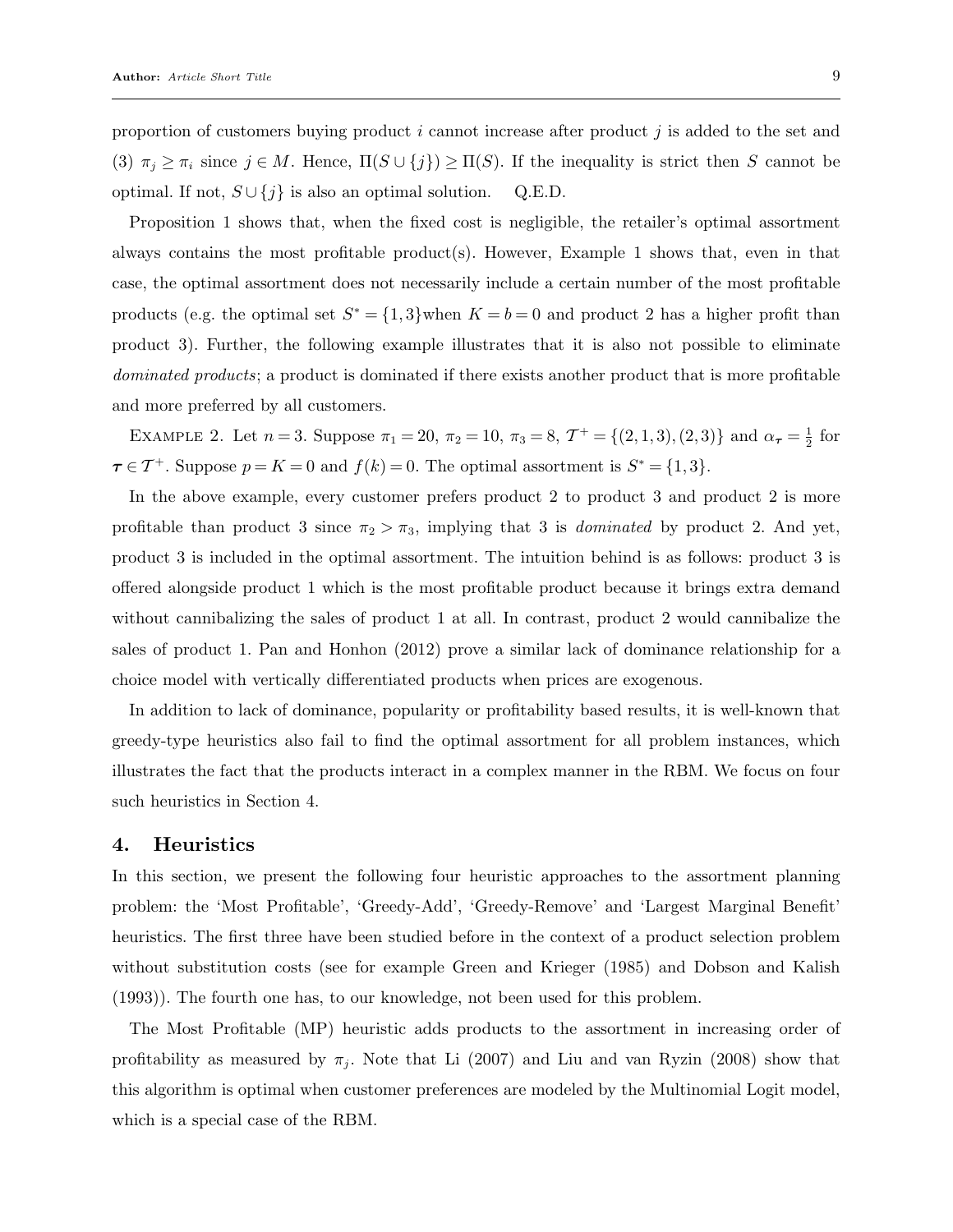#### Algorithm 1 Most profitable (MP) heuristic

**Renumber** products in the decreasing order of  $\pi_j$  such that  $\pi_1 \geq \pi_2 \geq ... \geq \pi_n$ . Set  $S_0 = \emptyset$  and  $S_k = \{1, ..., k\}$  for  $k = 1, ..., n$ .  $\textbf{Find} \ \ S^{MP} = \arg \max_{S_k: k \in \{0,1,...,n\}} \Pi(S_k).$ 

Lemma 1 shows that the MP heuristic can perform extremely bad in some cases.

LEMMA 1. Let  $S^*$  be the optimal assortment and  $S^{MP}$  be the assortment obtained using the MP heuristic. We have  $\frac{\Pi(S^{MP})}{\Pi(S^*)} \geq 0$ , i.e., the achievable worst case bound is 0.

**Proof** Consider the following example. Let  $n = 2$ ,  $\pi_1 = 10$ ,  $\pi_2 = 8$ , and  $\alpha_{\tau} = \frac{1}{2}$  $\frac{1}{2}$  if  $\tau \in \{(1,2),(2)\}.$ Suppose  $p = f(k) = 0$  and  $K = 6$ . We have  $S^* = \{2\}$  and  $\Pi(S^*) = 2$  but  $S^{MP} = \emptyset$  and  $\Pi(S^{MP}) = 0$ . Q.E.D.

In the Greedy-Add (GA) heuristic (also called just 'greedy'), products are added to the assortment in increasing order of their contribution to profit. Note that this heuristic differs from the traditional greedy algorithm because the contribution to profit of a product depends on the set of products already in the assortment, i.e.  $\Pi(S \cup \{j\}) - \Pi(S)$  is a function of S. Example 3 shows that the profit of the solutions obtained by the GA heuristic is not necessarily unimodal, which is why the heuristic always scans a total of  $n$  (non-empty) assortments.

Algorithm 2 Greedy-Add (GA) heuristic Set:  $S_0 = \emptyset$ ,  $T = \mathcal{N}$ ,  $k = 1$ . while  $T \neq \emptyset$  do Find  $j = \arg \max_{i \in \mathcal{T}} \{ \Pi(S_{k-1} \cup \{i\}) \}.$ Set  $T := T \setminus \{j\}, S_k := S_{k-1} \cup \{j\}, k := k+1$ . end while  $S^{GA} = \arg \max_{S_k: k \in \{0,1,...,n\}} \Pi(S_k)$ .

EXAMPLE 3. Suppose  $n = 3$ ,  $\pi_1 = 6$ ,  $\pi_2 = 20$  and  $\pi_3 = 17$ .  $\mathcal{T}^+ = \{(1), (2, 1, 3), (3, 1, 2)\}$  and  $\alpha_{\tau} = \frac{1}{3}$ 3 for  $\tau \in \mathcal{T}^+$ . Suppose  $p = K = f(k) = 0, k = 1, ..., n$ . The GA algorithm constructs the following three sets:  $S_0 = \emptyset$ ,  $S_1 = \{2\}$ ,  $S_2 = \{2,3\}$  and  $S_3 = \{1,2,3\}$ . The profit of the sets is equal to 0, 13.33, 12.33 and 14.33 respectively for  $S_0, S_1, S_2$  and  $S_3$  so that  $S^{GA} = \{1, 2, 3\}$ .

In Lemma 2 we obtain a worst case bound for the GA heuristic.

LEMMA 2. Let  $S^*$  be the optimal assortment and  $S^{GA}$  be the assortment obtained using the GA heuristic. We have  $\frac{\Pi(S^{GA})}{\Pi(S^*)} \geq \frac{1}{n-1}$ , i.e., the achievable worst case bound is  $\frac{1}{n-1}$ .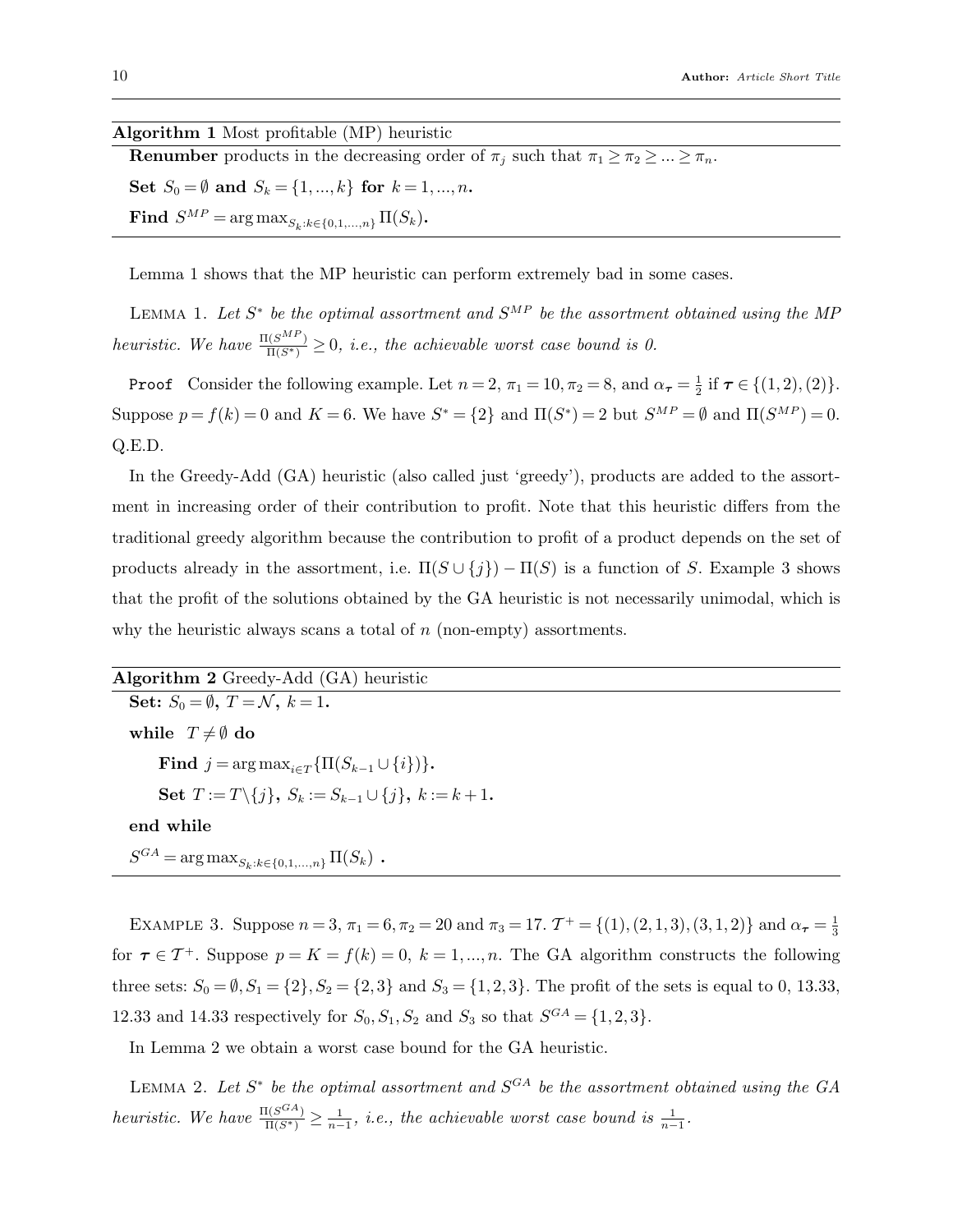**Proof** Let  $S_1^*$  denote the assortment with the highest profit out of all the sets with cardinality 1. After one iteration, the greedy algorithm picks assortment  $S_1^*$ , therefore  $\Pi(S^{GA}) \ge \Pi(S_1^*)$ .

Claim:  $\Pi(S^*) \le (n-1)\Pi(S_1^*)$ .

Let  $S^* = \{s_1, ..., s_m\}$  with  $s_1 < ... < s_m$  and  $1 \le m \le n$ . Note that if  $m = n$ , then  $S^{GA} = S^*$  since the GA algorithm considers the set  $\{1,...,n\}$  in the last iteration. So we consider  $m \leq n-1$ . We have

$$
\Pi(S^*) = \sum_{j=1}^m \sum_{k=1}^n P_{s_j}^k(S^*)[\pi_{s_j} + p - f(k)] - p - mK = \sum_{j=1}^m \Pi_{s_j}(S^*) - p,
$$

where  $\Pi_{s_j}(S^*) \equiv \sum_{k=1}^n P_{s_j}^k(S^*)[\pi_{s_j} + p - f(k)] - K$  is the contribution of product  $s_j$  to the profit of assortment  $S^*$ . It follows that  $\Pi(S^*) \leq m \Pi_{s_{\hat{j}}}(S^*)$  where  $\hat{j}$  is such that  $\Pi_{s_{\hat{j}}}(S^*)$  =  $\max_{j=1,\dots,m} \prod_{s_j}(S^*)$ . Because adding products to an assortment can only decrease the proportion of customers choosing a given product as their k-choice,  $P_{s_{\hat{j}}}^k(S^*) \leq P_{s_{\hat{j}}}^k(\{s_{\hat{j}}\})$  for  $k = 1, ..., n$ . Therefore,  $\Pi_{s_{\hat{j}}}(S^*) \leq \Pi_{s_{\hat{j}}}(\{s_{\hat{j}}\})$  and  $\Pi(S^*) \leq m \Pi_{s_{\hat{j}}}(\{s_{\hat{j}}\}) = m \Pi(\{s_{\hat{j}}\}) \leq m \Pi(S_1^*)$ , where the last inequality is by definition of  $S_1^*$ . Since  $m \leq n-1$ , we have  $\frac{\Pi(S^{\text{CA}})}{\Pi(S^*)} \geq \frac{\Pi(S_1^*)}{\Pi(S^*)} \geq \frac{1}{m} \geq \frac{1}{n-1}$ .

Next we show that the bound is achievable with the following example. Suppose  $\pi_1 = \frac{\pi}{n-1} + \epsilon$  and  $\pi_2 = ... = \pi_n = \pi$ , where  $\pi, \epsilon > 0$ . Let  $\alpha_{\tau} = \frac{1}{n-1}$  if  $\tau \in \{(1, 2), (1, 3), ..., (1, n)\}$ . Let  $p = K = f(k) = 0$ . The GA heuristic gives  $S^{GA} = \{1\}$  and reaches a profit of  $\Pi(S^{GA}) = \frac{\pi}{n-1} + \epsilon$ . However the optimal solution is  $S^* = \{2, ..., n\}$  and the optimal profit is  $\Pi(S^*) = \pi$ . Therefore we have  $\frac{\Pi(S^{GA})}{\Pi(S^*)} = \frac{\pi}{\pi} + \epsilon$  $\frac{\tau}{\pi}$ . If we let  $\epsilon \to 0$ , we obtain  $\frac{1}{n-1}$ . Q.E.D.

Note that a similar worst-case bound is obtained by Green and Krieger (1985) for a simplified version of the profit function. This bound  $\frac{1}{n-1}$  decreases with n indicating that the GA heuristic can perform very badly when  $n$  is large.

The Greedy-Remove (GR) heuristic (also called 'reverse greedy') is similar to the GA heuristic except that one starts with a full assortment then removes products in increasing order of their impact on profit.

Lemma 3 shows that the GR heuristic can also perform extremely bad.

LEMMA 3. Let  $S^*$  be the optimal assortment and  $S^{GR}$  be the assortment obtained using the GR heuristic. We have  $\frac{\Pi(S^{GR})}{\Pi(S^*)} \geq 0$ , i.e., the achievable worst case bound is 0.

**Proof** Consider the following example. Let  $n = 3$ ,  $\pi_1 = \pi_2 = 10, \pi_3 = 8$  and  $\alpha_{\tau} = \frac{1}{2}$  $\frac{1}{2}$  if  $\tau \in$  $\{(3,1),(3,2)\}\)$ . Suppose  $p = f(k) = 0$  and  $K = 6$ . We have  $S^* = \{3\}$  and  $\Pi(S^*) = 2$  but  $S^{GR} = \emptyset$  and  $\Pi(S^{GR}) = 0.$  Q.E.D.

The Largest Marginal Benefit (MB) heuristic is inspired by the 'largest marginal revenue' Algorithm of Talluri and Ryzin (2004) which was developed in the context of revenue management.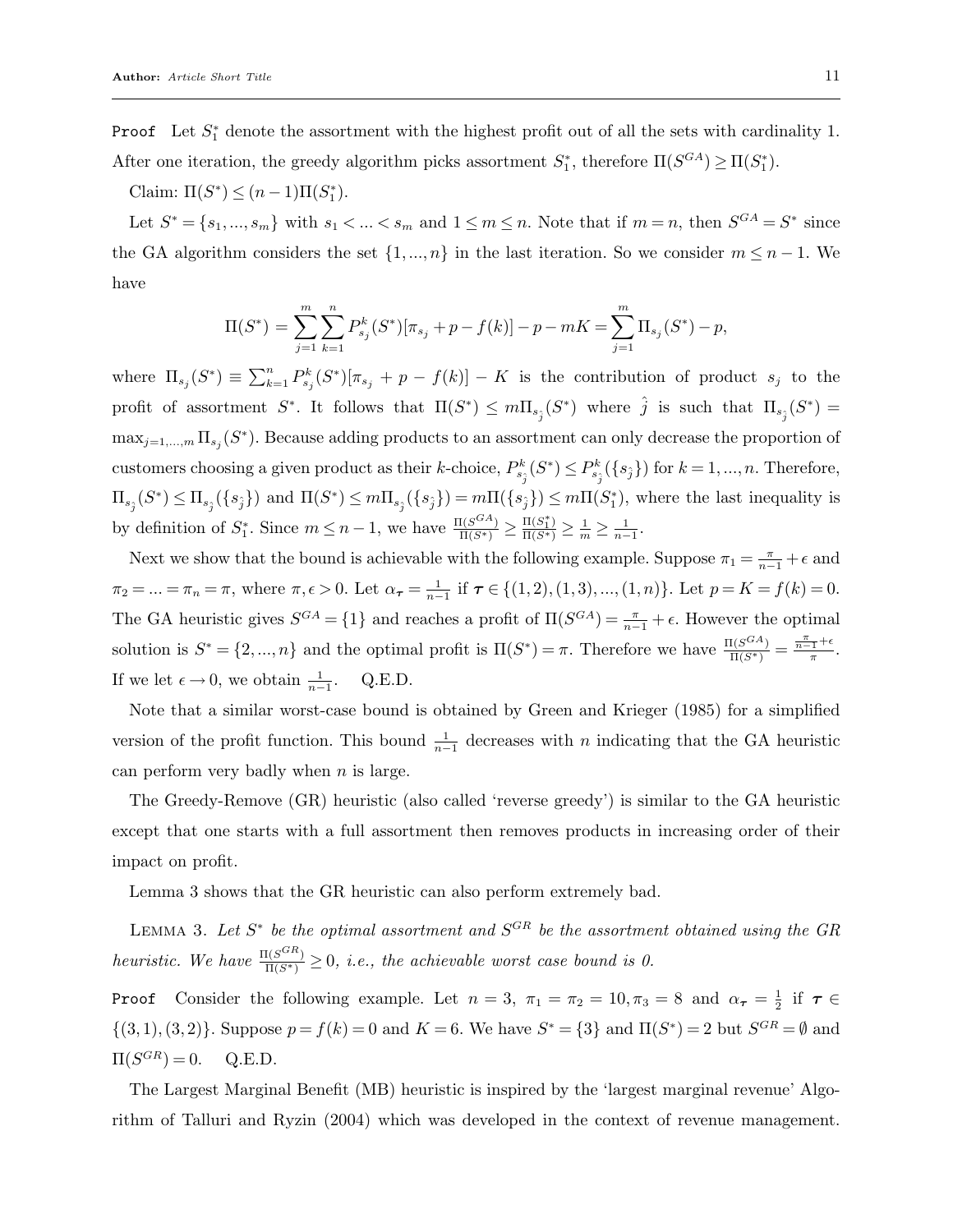Algorithm 3 Greedy-Remove (GR) heuristic Set:  $T = \emptyset$ ,  $S_0 = \mathcal{N}$ ,  $k = 1$ . while  $T \neq \mathcal{N}$  do Find  $j = \arg \max_{i \in S_{k-1}} {\{\Pi(S_{k-1} \setminus \{i\})\}}.$ Set  $T := T \cup \{j\}, S_k := S_{k-1} \setminus \{j\}, k := k+1$ . end while  $S^{GR} = \arg \max_{S_k: k \in \{0,1,...,n\}} \Pi(S_k)$ .

This is, to our knowledge the first application of this method to a product selection problem. The MB heuristic is similar to the GA heuristic except that products are added in increasing order of their marginal benefit when added to set  $S_k$ , i.e., the change in profit per extra unit of demand,  $B_j(S_k) = \frac{\Pi(S_k \cup \{j\}) - \Pi(S_k)}{P_0(S_k) - P_0(S_k \cup \{j\})}.$ 

Algorithm 4 Largest Marginal Benefit (MB) heuristic Set:  $S_0 = \emptyset$ ,  $T = \mathcal{N}$ ,  $k = 1$ . while  $T \neq \emptyset$  do Find  $j = \arg \max_{i \in \mathcal{T}} \{B_i(S_{k-1})\}.$ Set  $T := T \setminus \{j\}, S_k := S_{k-1} \cup \{j\}, k := k+1$ . end while  $S^{MB} = \arg \max_{S_k: k \in \{0,1,...,n\}} \Pi(S_k)$ .

The MP heuristic has a complexity of  $O(|\mathcal{T}^+|n^2\log n)$  while the GA, GR and MB heuristics have a complexity of  $O(|\mathcal{T}^+|n^3)$  since computing the purchasing proportions for a given assortment S can be done in  $O(|\mathcal{T}^+|n)$  time as shown in Honhon et al. (2012b). The following example shows that these four heuristics can simultaneously fail to find the optimal assortment for a given problem.

EXAMPLE 4. Let  $n = 5$ . Let  $\pi_1 = 8, \pi_2 = 6, \pi_3 = 5, \pi_4 = 9$  and  $\pi_5 = 7$ . Let  $b = 0$  and  $K = 1$ . Let  $T^+ = \{(2), (3), (2, 1), (2, 3), (3, 1), (3, 2), (3, 4), (5, 1), (5, 3)\}.$  The  $\alpha_{\tau}$  values are given in Table 3:

|                                                      |  |  |  | $\tau$ (2) (3) (2,1) (2,3) (3,1) (3,2) (3,4) (5,1) (5,3)  |  |  |  |  |  |  |
|------------------------------------------------------|--|--|--|-----------------------------------------------------------|--|--|--|--|--|--|
|                                                      |  |  |  | $\alpha_{\tau}$ 1/6 2/21 1/12 1/12 1/21 2/21 2/21 1/6 1/6 |  |  |  |  |  |  |
| ), an anti-se af acetamics af angletus in Francola 1 |  |  |  |                                                           |  |  |  |  |  |  |

Table 3 Proportions of customers of each type in Example 4.

Table 4 shows the solutions given by the four heuristics. The optimal assortment (obtained by enumeration) is  $S^* = \{2, 3, 5\}$  and  $\Pi(S^*) = 3$ , so all of the four heuristics give a suboptimal solution.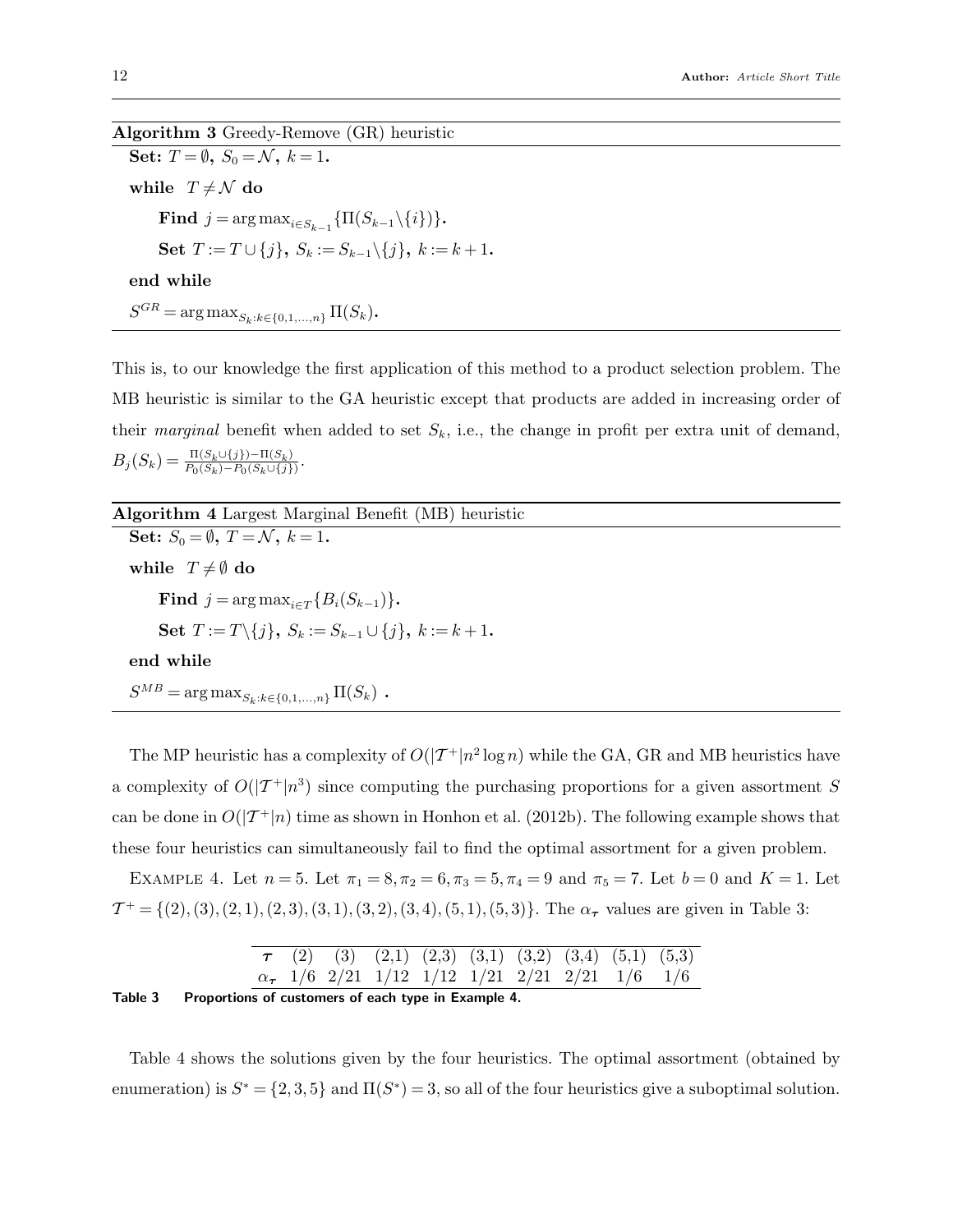|     | Assortment Profit |      |
|-----|-------------------|------|
| МP  | $\{1, 2, 4, 5\}$  | 2.14 |
| GА  | ${1,3}$           | 2.92 |
| GR. | ${2, 5}$          | 2.90 |
| MВ  | ${1,3}$           | 2.92 |

| Table 4 | Solutions from the four heuristics in Example 3. |  |  |  |  |  |  |  |
|---------|--------------------------------------------------|--|--|--|--|--|--|--|
|---------|--------------------------------------------------|--|--|--|--|--|--|--|

Given these worst-case bounds, we see that the heuristics can perform quite badly. However, it is of more practical relevance to study how they perform on more realistic examples as a function of the problem size and the fixed cost and substitution costs. We do so in Section 6.

#### 5. The In-Out Algorithm

The In-Out Algorithm is an algorithm which always provides an optimal assortment. It is divided into two parts. Part I is a first sorting of the products in order to identify, in an iterative manner, the products which should *definitely* be included in the optimal assortment and the products which should *definitely not* be included in the optimal assortment. In most cases Part I ends with three groups of products: those included definitely, those not included definitely, and those for which the initial sorting in Part I was inconclusive. In Part II the algorithm focuses on this last group of products and constructs a number of candidate assortments, one of which is guaranteed to be optimal. Part I can be completed in  $O(|\mathcal{T}^+|n^3)$  and does, in some cases, yield an optimal assortment directly. Part II has the same complexity as the enumeration method, however it is much faster in practice as the number of candidate assortments to compare is generally much smaller than  $2<sup>n</sup>$ .

The idea behind the initial sorting conducted in Part I is as follows. A product should *definitely* be in the optimal assortment if it increases profit when added to every possible assortment. A product should definitely not be included in the optimal assortment if it decreases profit when added to every possible assortment. Let  $C_j(S) = \Pi(S \cup \{j\}) - \Pi(S)$  be the change in profit that results from adding product  $j$  to set  $S$ . Product  $j$  should be included in the optimal assortment if  $\min_{S \subseteq \mathcal{N}} C_j(S) \geq 0$ . Let I be the set of product which satisfy this condition. On the other hand, product j should not be included in the optimal assortment if  $\max_{S \subseteq \mathcal{N}} C_j(S) \leq 0$ . Let O be the set of products which satisfy this condition. After some products are added to sets  $I$  and  $O$ , one can revisit the remaining products in  $\mathcal{N} \setminus (I \cup O)$ : if  $\min_{S: I \subseteq S \subseteq (\mathcal{N} \setminus O)} C_j(S) \geq 0$  then product j should be added to set I and if  $\max_{S:I\subseteq S\subseteq (N \setminus O)} C_j(S) \leq 0$ , product j should be added to set O. Hence sets I and O can be calculated iteratively.

The problem with this method is that the calculation of  $\min_{S:I\subseteq S\subseteq (N\setminus O)} C_j(S)$  and  $\max_{S: I \subseteq S \subseteq (N \setminus O)} C_j(S)$  has the same complexity as the enumeration method, i.e.,  $O(|\mathcal{T}^+|n2^n)$ .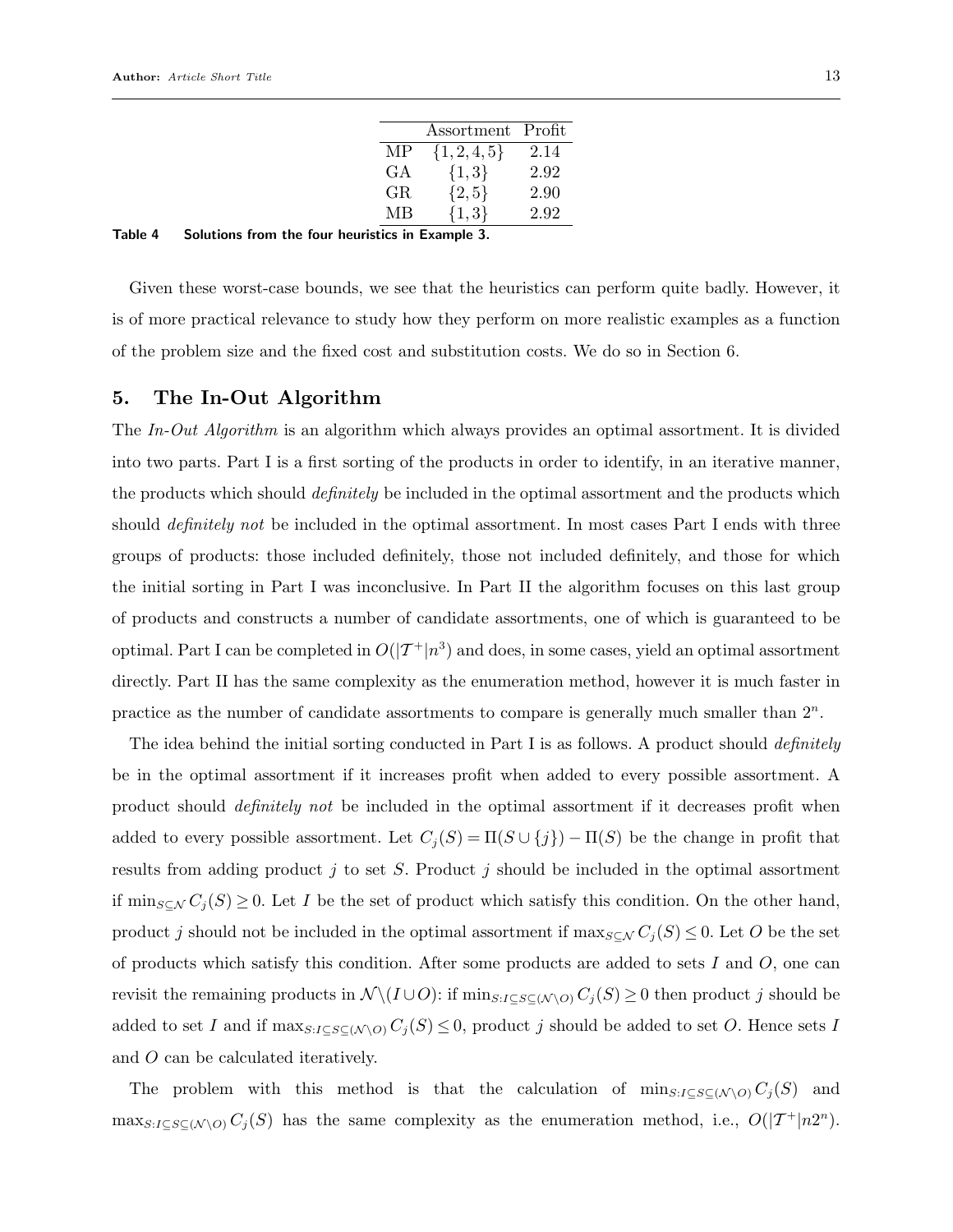Therefore we calculate respectively a lower and an upper bound on these two values which can be calculated in  $O(|\mathcal{T}^+|n)$  for given I and O sets. For this, we define  $g_1(\tau, S)$  to be a function that returns the product chosen by a customer of type  $\tau$  from set S and let  $g_2(\tau, S)$  be a function that returns which choice the customer purchases this product as. For example, if  $\tau = (3, 1)$  and  $S = \{1, 2\}$ , we have  $g_1(\tau, S) = 1$  and  $g_2(\tau, S) = 2$  because a customer of type  $(3, 1)$  picks product 1 from set  $\{1,2\}$  and it is his second choice. The two functions return zero if consumers of type  $\tau$ do not pick any product from set S. Using these functions we rewrite the profit function (2) as:

$$
\Pi(S) = \sum_{\tau \in \mathcal{T}^+} \alpha_{\tau} [\pi_{g_1(\tau, S)} + p - f(g_2(\tau, S))] - p - K|S|
$$

and

$$
\min_{S:I\subseteq S\subseteq(N\setminus O)} C_j(S) = \min_{S:I\subseteq S\subseteq(N\setminus O)} \sum_{\tau \in \mathcal{T}^+} \alpha_{\tau} \left\{ [\pi_{g_1(\tau, S\cup\{j\})} - f(g_2(\tau, S\cup\{j\}))] - [\pi_{g_1(\tau, S)} - f(g_2(\tau, S))] \right\} - K
$$
\n
$$
\geq \sum_{\tau \in \mathcal{T}^+} \alpha_{\tau} \min_{S^{\tau}:I\subseteq S^{\tau}\subseteq(N\setminus O)} \left\{ [\pi_{g_1(\tau, S^{\tau}\cup\{j\})} - f(g_2(\tau, S^{\tau}\cup\{j\}))] - [\pi_{g_1(\tau, S^{\tau})} - f(g_2(\tau, S^{\tau}))] \right\} - K
$$
\n
$$
= \sum_{\tau \in \mathcal{T}^+} \alpha_{\tau} \delta^{-}(\tau, j, I, O) - K
$$
\n
$$
\max_{S:I\subseteq S\subseteq(N\setminus O)} C_j(S) = \max_{S:I\subseteq S\subseteq(N\setminus O)} \sum_{\tau \in \mathcal{T}^+} \alpha_{\tau} \left\{ [\pi_{g_1(\tau, S\cup\{j\})} - f(g_2(\tau, S\cup\{j\}))] - [\pi_{g_1(\tau, S)} - f(g_2(\tau, S))] \right\} - K
$$
\n
$$
\leq \sum_{\tau \in \mathcal{T}^+} \alpha_{\tau} \max_{S^{\tau}:I\subseteq S^{\tau}\subseteq(N\setminus O)} \left\{ [\pi_{g_1(\tau, S^{\tau}\cup\{j\})} - f(g_2(\tau, S^{\tau}\cup\{j\}))] - [\pi_{g_1(\tau, S^{\tau})} - f(g_2(\tau, S^{\tau}))] \right\} - K
$$
\n
$$
= \sum_{\tau \in \mathcal{T}^+} \alpha_{\tau} \delta^{+}(\tau, j, I, O) - K
$$
\n(8)

where

$$
\delta^{-}(\tau, j, I, O) = \min_{S^{\tau} : I \subseteq S^{\tau} \subseteq \mathcal{N} \setminus O} [\pi_{g_1(\tau, S^{\tau} \cup \{j\})} - f(g_2(\tau, S^{\tau} \cup \{j\}))] - [\pi_{g_1(\tau, S^{\tau})} - f(g_2(\tau, S^{\tau}))]
$$

$$
\delta^{+}(\tau, j, I, O) = \max_{S^{\tau} : I \subseteq S^{\tau} \subseteq \mathcal{N} \setminus O} [\pi_{g_1(\tau, S^{\tau} \cup \{j\})} - f(g_2(\tau, S^{\tau} \cup \{j\}))] - [\pi_{g_1(\tau, S^{\tau})} - f(g_2(\tau, S^{\tau}))]
$$

For  $\tau \in \mathcal{T}^+$ ,  $\delta^-(\tau, j, I, O)$   $(\delta^+(\tau, j, I, O))$  is the minimum (maximum) difference in profit, net of substitution cost, earned by the firm on consumers of type  $\tau$  when product j is added to a set which contains all the products in  $I$  and none of the products in  $O$ . Algorithm 5 shows how to compute these values. Note that we use a slight abuse of notation when we write  $j \in \tau$  since  $\tau$  is a vector. Calculating  $\delta^+(\tau, j, I, O)$  and  $\delta^-(\tau, j, I, O)$  using Algorithm 5 for a given  $\tau \in \mathcal{T}^+$  can be done in  $O(n)$ . Example 5 illustrates the calculation of the  $\delta^-(\tau, j, I, O)$  and  $\delta^+(\tau, j, I, O)$  values.

EXAMPLE 5. Let  $n = 4$  and  $\pi_1 = 10, \pi_2 = 8, \pi_3 = 5, \pi_4 = 7$ . Let  $f(k) = 0$  for  $k = 1, ..., n$ . Consider type  $\tau = (3, 1, 2, 4)$  and  $j = 1$ , so that  $x = 2$ . Table 5 shows the values of  $\delta^+(\tau, j, I, O)$  and  $\delta^-(\tau, j, I, O)$  as a function of I and O.  $\Box$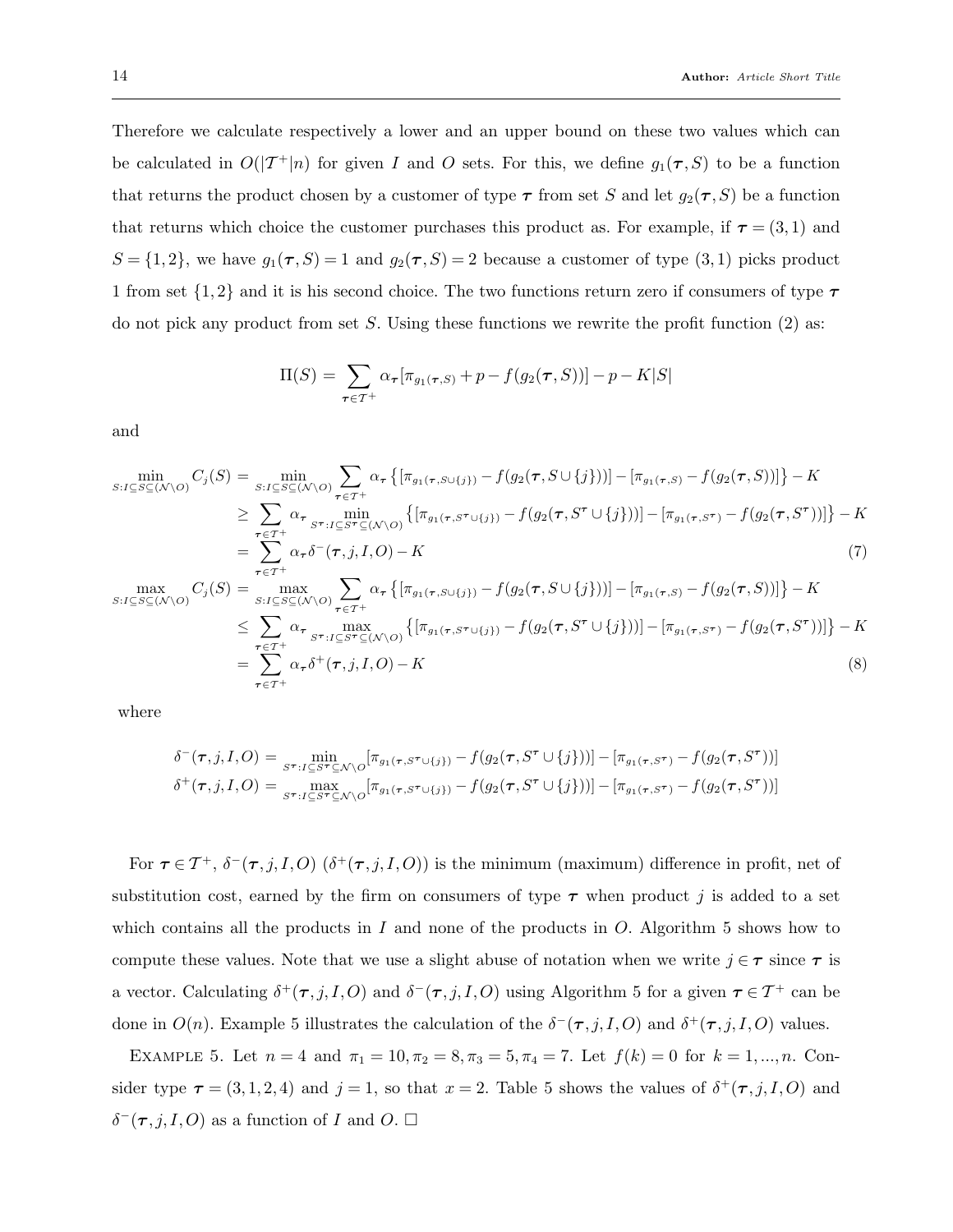## **Algorithm 5** Calculating  $\delta^+(\tau, j, I, O)$  and  $\delta^-(\tau, j, I, O)$  for a given type  $\tau = (\tau_1, ..., \tau_t) \in T^+$ .

## if  $j \in \tau$  then

Let x be such that  $\tau_x = j$ .

Let y be the lowest index such that  $\tau_y \in \mathcal{N} \setminus (I \cup O)$ .

Let z be the lowest index such that  $\tau_z \in I$ . If  $\tau_1, ..., \tau_t \notin I$ , let  $z = t + 1$ .

if Case 0:  $z < x$  then

 $\delta^+(\tau, j, I, O) = \delta^-(\tau, j, I, O) = 0$ 

#### end if

if Case 1:  $y = x$  and  $x < z < t + 1$  then

$$
\delta^+(\tau, j, I, O) = \pi_j - f(x) - \min\{\pi_{\tau_k} - f(k) : \tau_k \notin O \text{ and } x + 1 \le k \le z\}
$$
  

$$
\delta^-(\tau, j, I, O) = \pi_j - f(x) - \max\{\pi_{\tau_k} - f(k) : \tau_k \notin O \text{ and } x + 1 \le k \le z\}
$$

#### end if

if Case 2:  $y = x$  and  $z = t + 1$  then

$$
\delta^+(\tau, j, I, O) = \pi_j - f(x) - \min\{0, \min\{\pi_{\tau_k} - f(k) : \tau_k \notin O \text{ and } x + 1 \le k \le t\}\}\
$$

$$
\delta^-(\tau, j, I, O) = \pi_j - f(x) - \max\{0, \max\{\pi_{\tau_k} - f(k) : \tau_k \notin O \text{ and } x + 1 \le k \le t\}\}
$$

end if

\n if Case 3: 
$$
y < x
$$
 and  $x < z < t + 1$  then\n 
$$
\delta^+(\tau, j, I, O) = \max\left\{0, \pi_j - f(x) - \min\{\pi_{\tau_k} - f(k) : \tau_k \notin O \text{ and } x + 1 \leq k \leq z\}\right\}
$$
\n
$$
\delta^-(\tau, j, I, O) = \min\left\{0, \pi_j - f(x) - \max\{\pi_{\tau_k} - f(k) : \tau_k \notin O \text{ and } x + 1 \leq k \leq z\}\right\}
$$
\n

end if

if Case 4:  $y < x$  and  $z = t + 1$  then

$$
\delta^+(\tau, j, I, O) = \max \left\{ 0, \pi_j - f(x) - \min \left\{ 0, \min \{ \pi_{\tau_k} - f(k) : \tau_k \notin O \text{ and } x + 1 \le k \le t \} \right\} \right\}
$$
  

$$
\delta^-(\tau, j, I, O) = \min \left\{ 0, \pi_j - f(x) - \max \left\{ 0, \max \{ \pi_{\tau_k} - f(k) : \tau_k \notin O \text{ and } x + 1 \le k \le t \} \right\} \right\}
$$

#### end if

else  $(j \notin \tau)$ 

 $\delta^+(\tau, j, I, O) = \delta^-(\tau, j, I, O) = 0$ 

end if

|         | O.                      |              |                | y z Case $\delta^+$ $\delta^-$ |                |                |
|---------|-------------------------|--------------|----------------|--------------------------------|----------------|----------------|
|         | $\{3\}$ $\emptyset$ 2 1 |              |                | $\overline{0}$                 | $\overline{0}$ | $\mathbf{0}$   |
|         | ${4}$ ${3}$ 2 4         |              |                | 1                              | $\mathbf{3}$   | 2              |
| Ø       | ${3}$ 2 5               |              |                | $\overline{2}$                 | 10             | $\overline{2}$ |
| $\{4\}$ | Ø                       | $\mathbf{1}$ | $\overline{4}$ | 3                              | 3              | $\mathbf{0}$   |
| Ø       | Ø                       |              | $1\;\;5$       | 4                              | 10             | $\mathbf{0}$   |
|         |                         |              |                |                                |                |                |

Table 5  $^{+}(\tau, j, I, O)$  and  $\delta^{-}(\tau, j, I, O)$  in Example 5.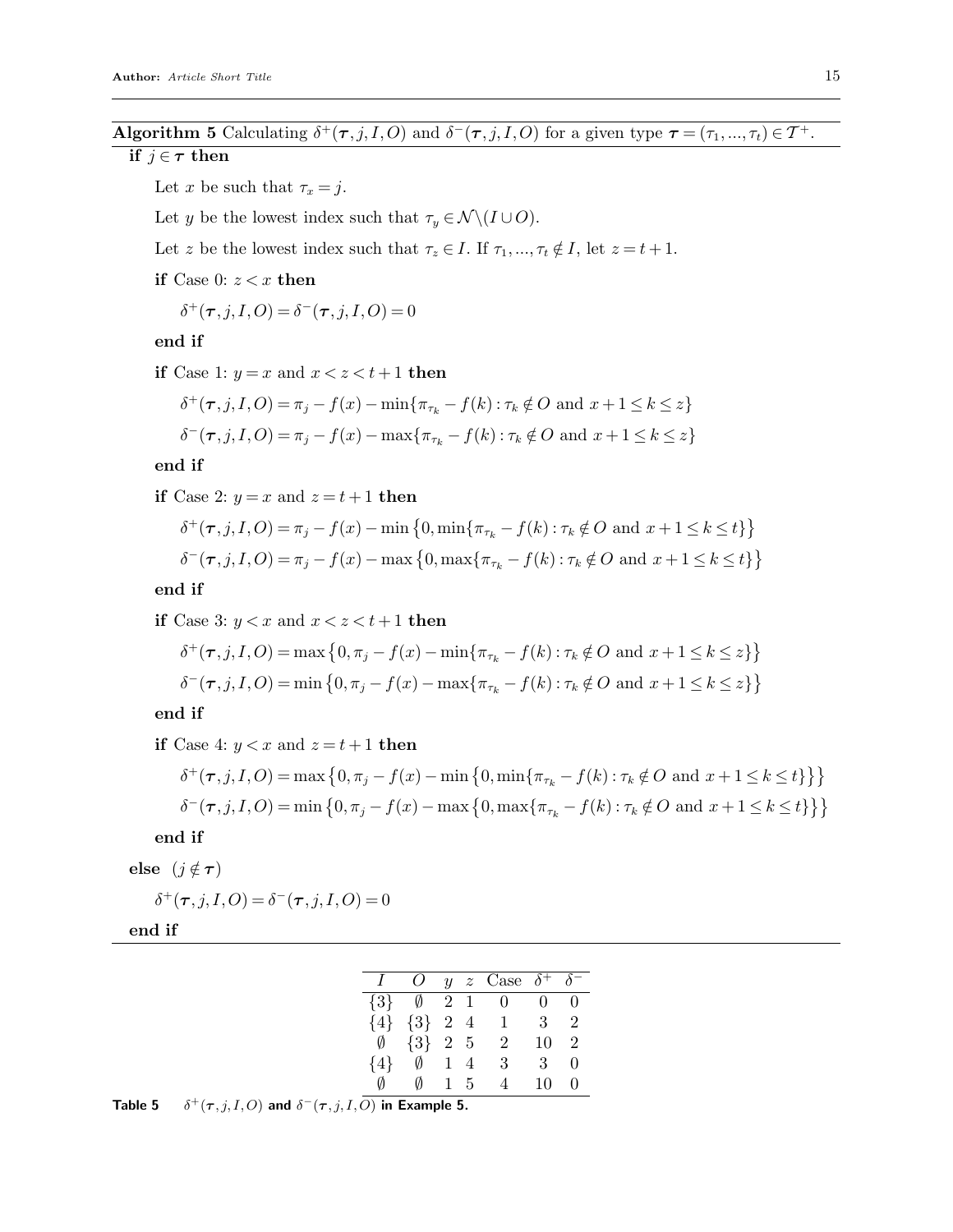Let  $\Delta^{-}(j, I, O) = \sum_{\tau \in \mathcal{T}^{+}} \alpha_{\tau} \delta^{-}(\tau, j, I, O)$  and  $\Delta^{+}(j, I, O) = \sum_{\tau \in \mathcal{T}^{+}} \alpha_{\tau} \delta^{+}(\tau, j, I, O)$ . From (7),  $\Delta^-(j, I, O) - K$  is a lower bound on min<sub>S:I⊆S⊆(N\O)</sub> C<sub>j</sub>(S) and from (8),  $\Delta^+(j, I, O) - K$  is an upper bound on  $\max_{S:I\subseteq S\subseteq (N \setminus O)} C_j(S)$ . Calculating these two values can be done in  $O(|\mathcal{T}^+|n)$ . We formalize the In-Out Algorithm (Part I) below. Note that, when  $K = 0$ , and  $f(k) = 0$  for  $k = 1, ..., n$ , the Algorithm can be sped up by initializing  $I = M$  where M is defined in Proposition 1. The complexity of Part I of the In-Out Algorithm is  $O(|\mathcal{T}^+|n^3)$ .

| Algorithm $6$ In-Out Algorithm (Part I)             |
|-----------------------------------------------------|
| Set $I = O = \emptyset$ , Change:=1.                |
| while Change $=1$ do                                |
| $Change:=0,$                                        |
| for all $j \in \mathcal{N} \setminus (I \cup O)$ do |
| if $\Delta^-(j,I,O) \geq K$ then                    |
| $I := I \cup \{j\}$ , Change:=1.                    |
| else                                                |
| if $\Delta^+(j,I,O) \leq K$ then                    |
| $O:=O\cup\{j\}$ , Change:=1.                        |
| end if                                              |
| end if                                              |
| end for                                             |
| end while                                           |

PROPOSITION 2. Let  $I, O$  be the sets given by Part I of the In-Out Algorithm. There exists an optimal assortment  $S^*$ , such that  $I \subseteq S^* \subseteq (\mathcal{N} \backslash O)$ . Moreover, if, at the end of the algorithm,  $I \cup O = \mathcal{N}$ , then I is optimal.

**Proof** We prove the result by induction. In the first iteration of the algorithm (when  $I = O = \emptyset$ ) the products that are added to set I are such that  $\Delta^-(j, \emptyset, \emptyset) \ge K$ , which implies that  $\min_{S: S \subseteq \mathcal{N}} C_j(S) \ge$ 0 and thus  $\Pi(S \cup \{j\}) \ge \Pi(S)$  for all  $S \subseteq \mathcal{N}$ . Similarly all the products that are included in set O are such that  $\Delta^+(j, \emptyset, \emptyset) \leq K$  which implies that  $\max_{S: S \subseteq \mathcal{N}} C_j(S) \leq 0$  and thus  $\Pi(S \cup \{j\}) \leq \Pi(S)$ for all  $S \subseteq \mathcal{N}$ . Therefore, there must exist an optimal assortment S such that  $I \subseteq S \subseteq (\mathcal{N} \setminus O)$  where I and O are obtained at the end of the first iteration.

Now assume that this is true for the k-th iteration and let I and O be the sets which are obtained at the end of the k-th iteration. The products added to I during the  $(k+1)$ -th iteration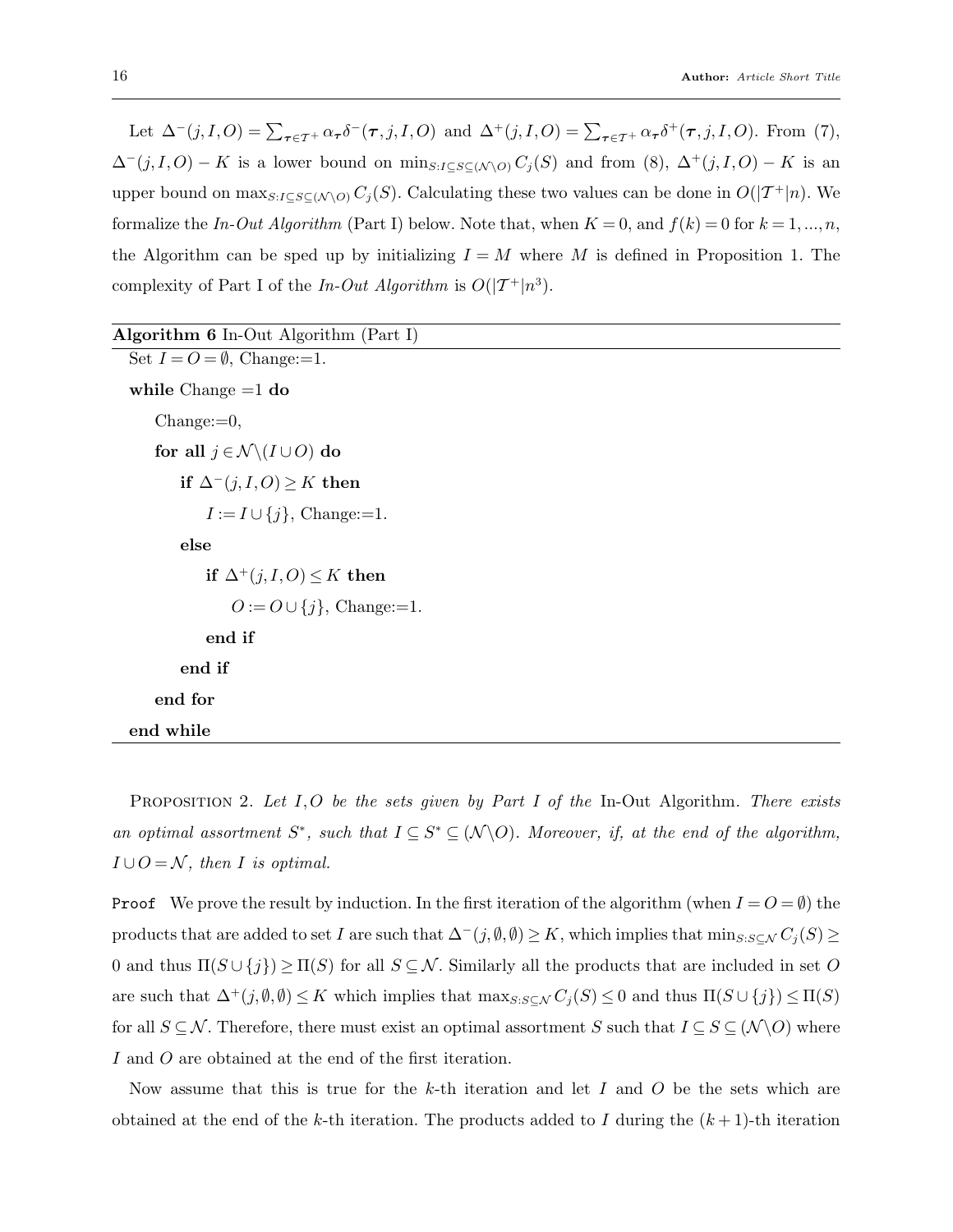are such that  $\Delta^{-}(j, I, O) \geq K$  which implies that  $\min_{S: I \subseteq S \subseteq (N \setminus O)} C_j(S) \geq 0$ , which means that  $\Pi(S \cup \{j\}) \geq \Pi(S)$  for all  $I \subseteq S \subseteq (\mathcal{N} \setminus O)$  and we can restrict our attention to these assortments by the induction hypothesis. Similarly, the products added to O during the  $(k+1)$ -th iteration are such that  $\Delta^+(j, I, O) \leq K$  which implies that  $\max_{S: I \subseteq S \subseteq (N \setminus O)} C_j(S) \leq 0$ , which means that  $\Pi(S \cup \{j\}) \leq \Pi(S)$  for all  $I \subseteq S \subseteq (\mathcal{N} \setminus O)$  and we can restrict our attention to these assortments by the induction hypothesis. Hence, there must exist an optimal assortment S such that  $I \subseteq S \subseteq$  $(N \backslash O)$  where I and O are obtained at the end of the  $(k+1)$ -th iteration. Q.E.D.

The following example illustrates how Part I of the  $In$ -Out Algorithm works.

EXAMPLE 6. Let  $n = 4$ . Let  $\pi_1 = 8, \pi_2 = 7, \pi_3 = 5 \text{ and } \pi_4 = 18$ .

Let  $\alpha_{\tau} = \frac{1}{6}$  $\frac{1}{6}$  for  $\tau \in \{(1), (2), (3), (2, 3), (3, 4), (1, 2, 4)\}$  and 0 otherwise. Let  $K = 0$  and  $f(k) = 0$  for  $k = 1, ..., n$ . The In-Out Algorithm finds an optimal assortment after 4 iterations. Table 6 shows the value of the I,O sets as well as the  $\Delta^-(j, I, O)$  and  $\Delta^+(j, I, O)$ . in each iteration.

| Iteration |             |         |                                                       | 1 | $\mathcal{D}$ | 3 |          |
|-----------|-------------|---------|-------------------------------------------------------|---|---------------|---|----------|
|           | Ø           | Ø       | $\Delta^{-}(j, I, O)$ -0.33 -0.33 -1.33               |   |               |   | $\bf{0}$ |
|           |             |         | $\Delta^+(j,I,O)$ 2.67 3.50 2.50                      |   |               |   | 6.00     |
| 2         | {4}         | Ø       | $\Delta^{-}(j, I, O)$ -0.33 -0.33 -1.33               |   |               |   |          |
|           |             |         | $\Delta^+(j,I,O)$ 1.50 3.50 -0.50                     |   |               |   |          |
| 3         | {4}         |         | $\{3\}$ $\Delta^{-}(j, I, O)$ $\overline{-0.33}$ 0.50 |   |               |   |          |
|           |             |         | $\Delta^+(j, I, O)$ 1.50                              |   | - 3.50        |   |          |
| 4         | $\{2,4\}$   | $\{3\}$ | $\Delta^{-}(j, I, O)$ 1.50                            |   |               |   |          |
|           |             |         | $\Delta^+(j, I, O)$ 1.50                              |   |               |   |          |
| end       | $\{1,2,4\}$ | $\{3\}$ |                                                       |   |               |   |          |
|           |             |         |                                                       |   |               |   |          |

Table 6 Iterations of Part I of the In-Out Algorithm in Example 6.

During the first iteration, product 4 is added to set I because  $\Delta^{-}(4, \emptyset, \emptyset) = 0$ . During the second iteration, product 3 is added to set O because  $\Delta^+(3, \{4\}, \emptyset) = -0.50 < 0$ . During the third iteration, product 2 is added to set I because  $\Delta^-(2, \{4\}, \{3\}) = 0.50 > 0$ . During the fourth iteration, product 1 is added to set I because  $\Delta^{-}(1, \{2, 4\}, \{3\}) = 1.50 > 0$ . After the fourth iteration, all 4 products have been allocated to the sets I and O, i.e.,  $I \cup O = \mathcal{N}$  so the optimal solution is  $I = \{1, 2, 4\}$ .

In cases where  $I \cup O \neq \mathcal{N}$ , an optimal assortment can be found by enumerating all sets  $T \subseteq$  $\mathcal{N} \setminus (I \cup O)$  and looking for the one that gives the highest value of  $\Pi(I \cup T)$ . We propose part II of the In-Out Algorithm in order to speed up this process. Let  $m = n - |I| - |O|$ . Before starting the algorithm we renumber the products such that products 1 to m belong to set  $\mathcal{N} \setminus (I \cup O)$  and  $\pi_1 \geq \pi_2 \geq \ldots \geq \pi_m$ . Part II starts with I and O from Part I as inputs and goes as follows. If a product does not meet the  $\Delta^-(j, S_i, T_i) \geq K$  nor  $\Delta^+(j, S_i, T_i) \leq K$  conditions, it is not clear if this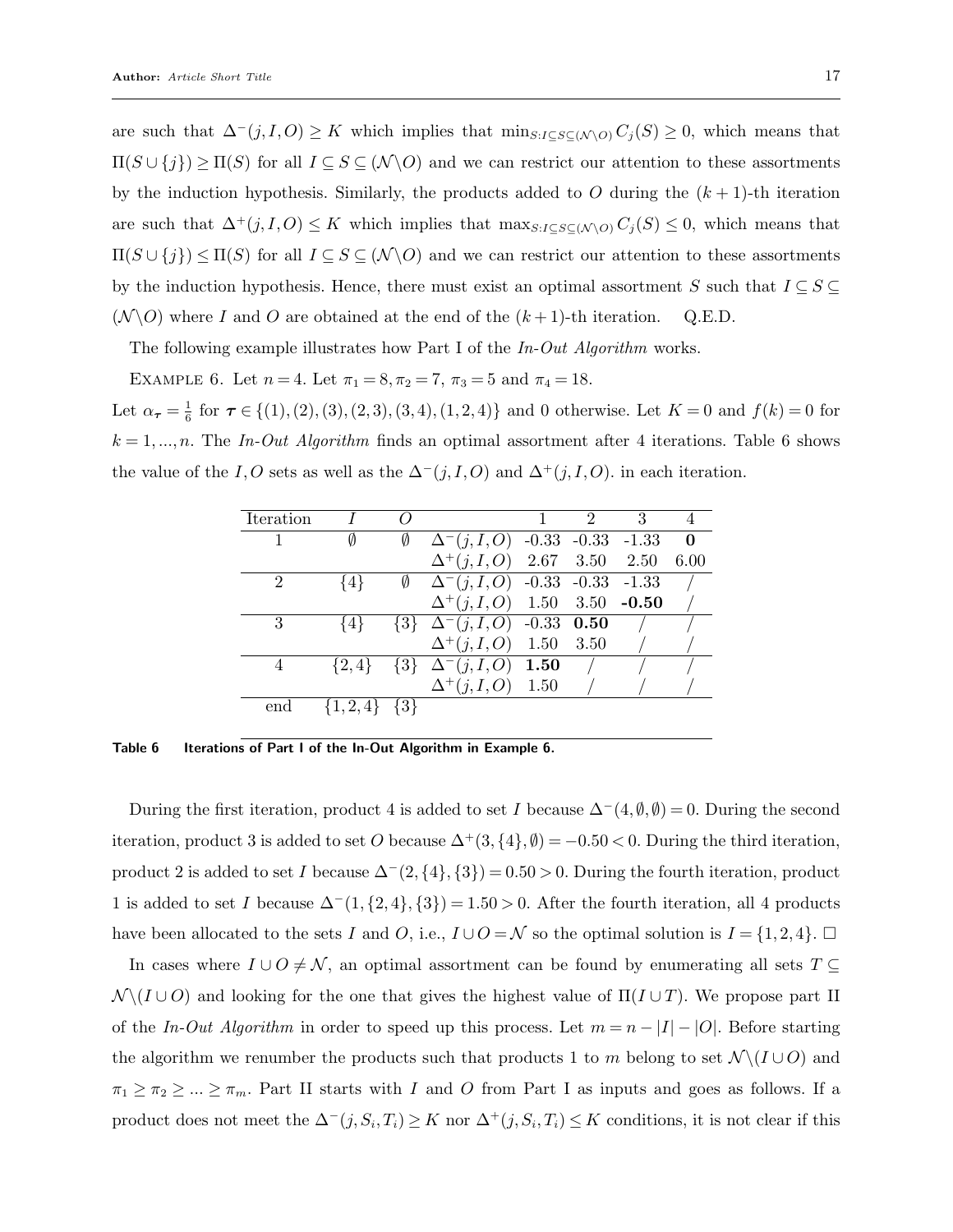product should be added to a set that contains all the products in  $S_i$  and none of the products in  $T_i$ . Therefore, we consider both cases: when j is added and when it is not. Using this idea, Part II of the In-Out Algorithm constructs  $N_m$  candidate assortments. The optimal assortment is the one with the highest profit amongst these. Example 7 illustrates how Part II of the  $In-Out Algorithm$ works.

# **Algorithm 7** In-Out Algorithm (Part II): given  $I$  and  $O$  as given in Part I

 $N_0 = 1, S_1 = I, T_1 = O.$ for  $j = 1, ..., m$  do  $N_i = N_{i-1}$ for  $i = 1, ..., N_{i-1}$  do if  $\Delta^-(j, S_i, T_i) \geq K$  then  $S_i := S_i \cup \{j\}$ else if  $\Delta^+(j,S_i,T_i) \leq K$  then  $T_i := T_i \cup \{j\}.$ else  $N_j = N_j + 1, S_{N_j} = S_i \cup \{j\}, T_{N_j} = T_i, T_i = T_i \cup \{j\}$ end if end if end for end for Calculate  $\Pi(S_i)$  for  $i = 1, ..., N_m$ . Let  $S^* = \arg \max_{i=1,...,N_m} \Pi(S_i)$ .

EXAMPLE 7. Let  $n = 5$ . Let  $\pi_1 = 8, \pi_2 = 5, \pi_3 = 3, \pi_4 = 14$  and  $\pi_5 = 5$ . Let  $\alpha_{\tau} = \frac{1}{5}$  $\frac{1}{5}$  for  $\tau \in$  $\{(1,3,2),(1,3,4,5),(2,4,3,1,5),(3,2),(5,4,2,1,3)\}\$ and 0 otherwise. Let  $K=0$  and  $f(k)=0$  for  $k=0$ 1,..., n. Part I of the In-Out Algorithm yields  $I = \{4\}$  and  $O = \{5\}$  so that  $\mathcal{N}(I \cup O) = \{1, 2, 3\}$  and  $m = 3$ . We start the part II of the In-Out Algorithm with  $S_1 = \{4\}$  and  $T_1 = \{5\}$ . First we examine product 1: we have  $\Delta^{-}(1, \{4\}, \{5\}) = -0.6 < 0$  and  $\Delta^{+}(1, \{4\}, \{5\}) = 2.6 > 0$ , so we set  $T_1 = \{1, 5\}$ and create a second candidate assortment:  $S_2 = \{1, 4\}, T_2 = \{5\}$ . Next we examine product 2 and see if it should be added to the two candidate assortments. With respect to the first candidate assortment, we have  $\Delta^{-}(2, \{4\}, \{1, 5\}) = -1.8 < 0$  and  $\Delta^{+}(2, \{4\}, \{1, 5\}) = 0.2$  so we set  $T_1 = \{1, 2, 5\}$ and create a third candidate assortment:  $S_3 = \{2, 4\}$  and  $T_3 = \{1, 5\}$ . With respect to the second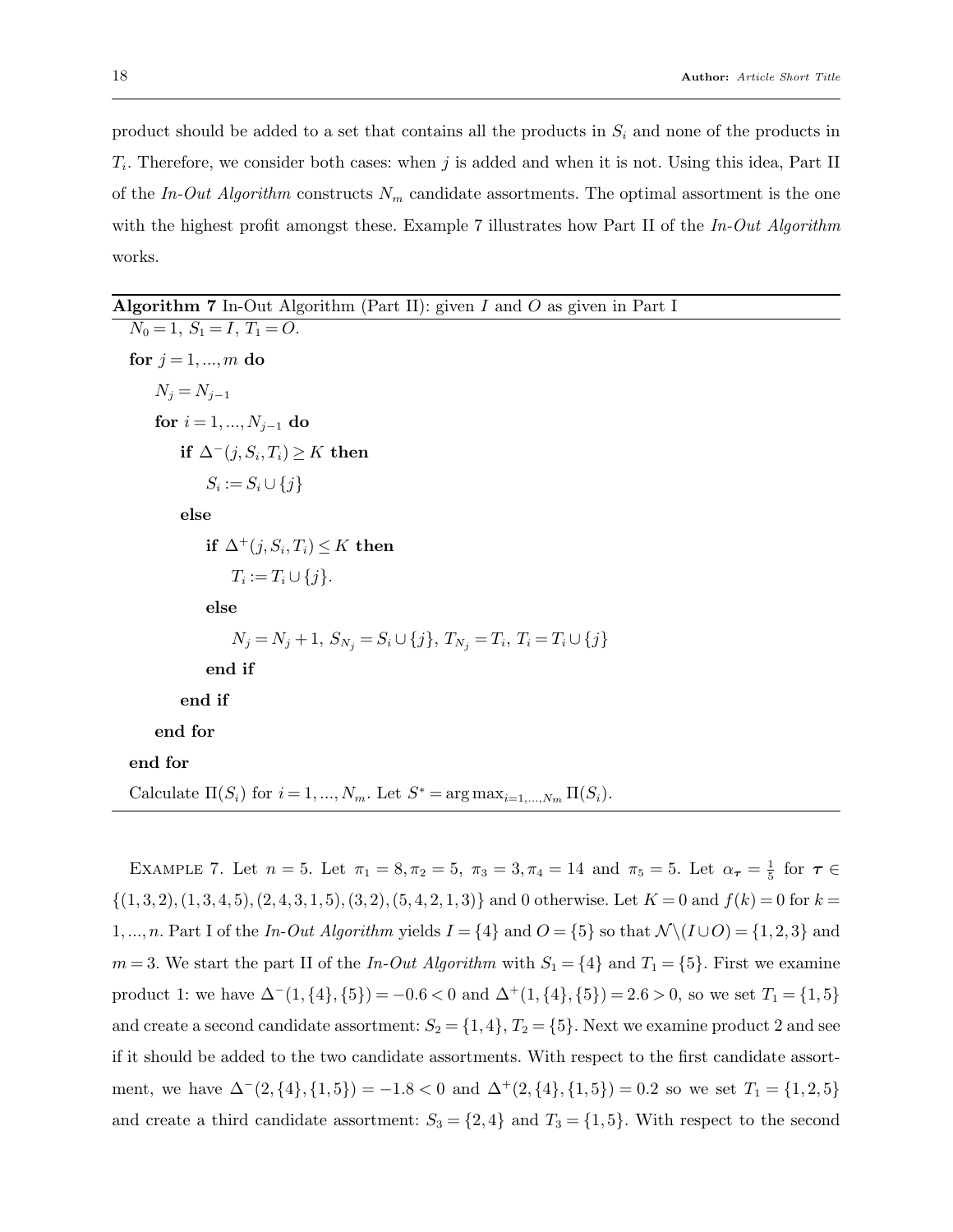candidate assortment, we have  $\Delta^{-}(2, \{1,4\}, \{5\}) = -1.8 < 0$  and  $\Delta^{+}(2, \{1,4\}, \{5\}) = -0.8 < 0$  so we set  $T_2 = \{2, 5\}$ . Finally we examine product 3 and see if it should be added to the three candidate assortments. With respect to the first candidate assortment, we have  $\Delta^-(3,\{4\},\{1,2,5\})$  =  $\Delta^+(3, \{4\}, \{1, 2, 5\}) = -1 < 0$  so we set  $T_1 = \{1, 2, 3, 5\}$ . With respect to the second candidate assortment, we have  $\Delta^{-}(3, \{1,4\}, \{2,5\}) = \Delta^{+}(3, \{1,4\}, \{2,5\}) = 0.6 > 0$  so we set  $S_2 = \{1,3,4\}$ . With respect to the third candidate assortment, we have  $\Delta^{-}(3,\{2,4\},\{1,5\}) = \Delta^{+}(3,\{2,4\},\{1,5\}) =$  $-3 < 0$  so we set  $T_3 = \{1, 3, 5\}$ . At the end we have three candidate assortments:  $S_1 = \{4\}$ ,  $S_2 =$  $\{1,3,4\}$  and  $S_3 = \{2,4\}$  which yield a profit equal to 8.4, 9.4 and 8.6 respectively. Hence the optimal assortment is  $S_2 = \{1, 3, 4\}$ . Table 7 illustrates the construction of the candidate assortments.

| Iteration $j$ | $N_i$ |         |                                                                   |           | $\sqrt{2}$     | ວາ              | 1 o        |
|---------------|-------|---------|-------------------------------------------------------------------|-----------|----------------|-----------------|------------|
|               |       |         | ${5}$                                                             |           |                |                 |            |
|               | റ     |         | $\{1, 5\}$                                                        | $\{1,4\}$ | $\overline{5}$ |                 |            |
|               | 3     | $\{4\}$ | $\{1, 2, 5\}$                                                     | $\{1,4\}$ |                | ${2,5}   {2,4}$ | $\{1, 5\}$ |
|               | 3     |         | $\{4\}$ $\{1,2,3,5\}$ $\{1,3,4\}$ $\{2,5\}$ $\{2,4\}$ $\{1,3,5\}$ |           |                |                 |            |

Table 7 Iterations of Part II of the In-Out Algorithm in Example 7

The complexity of Part II of the  $In-Out$  Algorithm is the same as that of the enumeration, i.e.,  $O(|\mathcal{T}^+|n2^n)$  method because, in theory, the number of candidate assortments can be as large as 2 n . However this is very unlikely to happen in practice. Table 11 in our numerical study shows that the Algorithm is in practice very fast, e.g., on average more than 10,000 times faster than enumeration when  $n = 20$ .

### 6. Numerical Study

The objective of this numerical study is twofold. First, we test the performance of the four heuristics presented in Section 4 by computing their optimality gap and study how it varies with the size of the problem, the fixed and substitution costs. Second, we show how the fixed and substitution costs affect the number of products in set I and O generated by Part I of the In-Out Algorithm, and compare the computation time of all of the solutions methods, i.e., the four heuristics, the enumeration method, and the In-Out Algorithm. Based on this two-part analysis we provide recommendations on the conditions under which the methods are appropriate.

In our numerical experiments we find that the performance of the four heuristics is mostly a function of the number of products n, the fixed cost  $K$ , and the substitution penalty function  $f$ ; the other parameters, namely, the number of types in  $\mathcal{T}^+$ , the profit margins  $\pi_1, ..., \pi_n$ , and the lost sale penalty cost  $p$  do not appear to have a direct impact. We show a summary of our numerical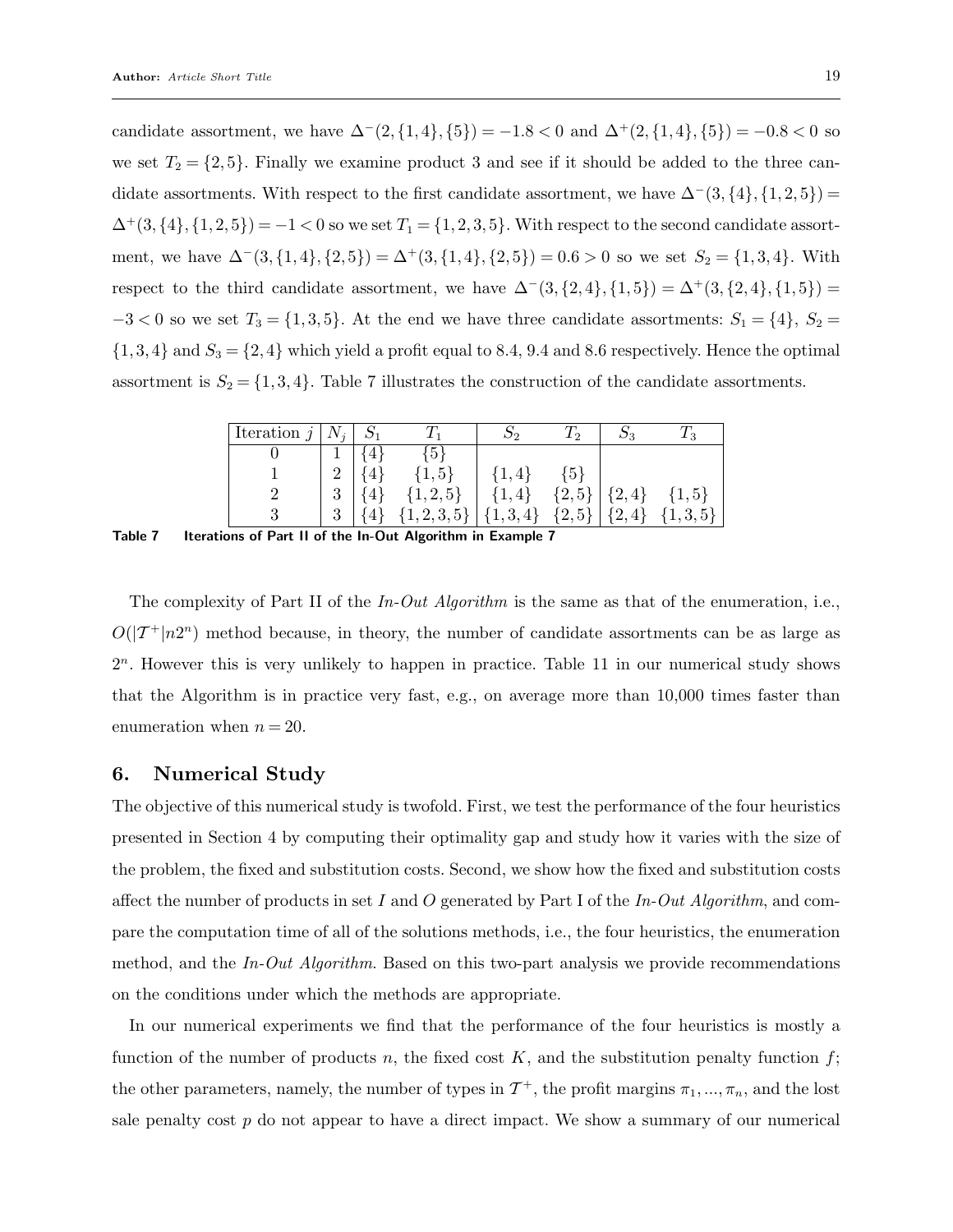results in Tables 8 to 11. Each number in the tables is the average over 1000 problem instances. In each problem instance, the types in  $\mathcal{T}^+$  are generated randomly and made equally likely, that is, we set  $\alpha_{\tau} = \frac{1}{|T^+|}$  for  $\tau \in T^+$ . The profit margins are obtained using a discrete uniform distribution between 1 and 20. Finally we set  $p=0$ .

In Table 8, we compare the performance of the heuristics with respect to the number of products. We use  $n \in \{5, 10, 15, 20, 25\}$ , and set the number of types in  $\mathcal{T}^+$  also equal to n. We use  $K = b = 0$ . For a given scenario we report the percentage of instances in which each heuristic gives the optimal solution  $(\%$  opt), the average optimality gap (avg OG), and the maximum optimality gap (max OG), where the optimality gap is computed as  $OG = \frac{\Pi(S^*) - \Pi(S)}{\Pi(S^*)}$ , where  $S^*$  is the optimal assortment and S is the assortment obtained by the heuristic.

| heuristic | $\boldsymbol{n}$ | $%$ opt | avg OG $(\%)$ | $max OG (\%)$ |
|-----------|------------------|---------|---------------|---------------|
|           | 5                | 76      | 1.36          | 13.64         |
|           | 10               | 56      | 1.48          | 13.01         |
| MP        | 15               | 32      | 2.15          | 11.93         |
|           | 20               | 29      | 1.95          | 8.43          |
|           | 25               | 19      | 2.02          | 7.30          |
|           | 5                | 98      | 0.35          | 10.61         |
|           | 10               | 93      | 0.13          | 4.35          |
| GА        | 15               | 78      | $0.55\,$      | 10.22         |
|           | 20               | 82      | $0.27\,$      | 4.03          |
|           | 25               | 75      | $0.25\,$      | 4.27          |
|           | 5                | 98      | 0.59          | 31.58         |
|           | 10               | 76      | 1.13          | 12.50         |
| GR        | 15               | 76      | 0.64          | 19.55         |
|           | 20               | 66      | 0.75          | 9.97          |
|           | 25               | 56      | 0.80          | 6.18          |
|           | 5                | 98      | $0.03\,$      | 1.59          |
|           | 10               | 91      | 0.11          | 2.70          |
| ΜВ        | 15               | 88      | 0.14          | 3.64          |
|           | 20               | 87      | $0.12\,$      | 1.67          |
|           | 25               | 76      | 0.17          | 1.98          |

Table 8 Performance of the four heuristics with respect to  $n$ .

We see in Table 8 that the performance of all four heuristics deteriorates as  $n$  increases, this is especially true when it comes to the percentage of problem instances for which they obtain the optimal solution. Overall the MB heuristic performs the best followed by the GA and GR heuristics.

In Table 9 we compare the performance of the four heuristics with respect to the fixed cost and substitution penalty. We set  $n = |T^+| = 15$  and vary the fixed cost  $K \in \{0, 2, 4\}$ . Regarding the substitution penalty, we assume  $f(k) = b(k-1)$  and vary  $b \in \{0, 1, 2\}.$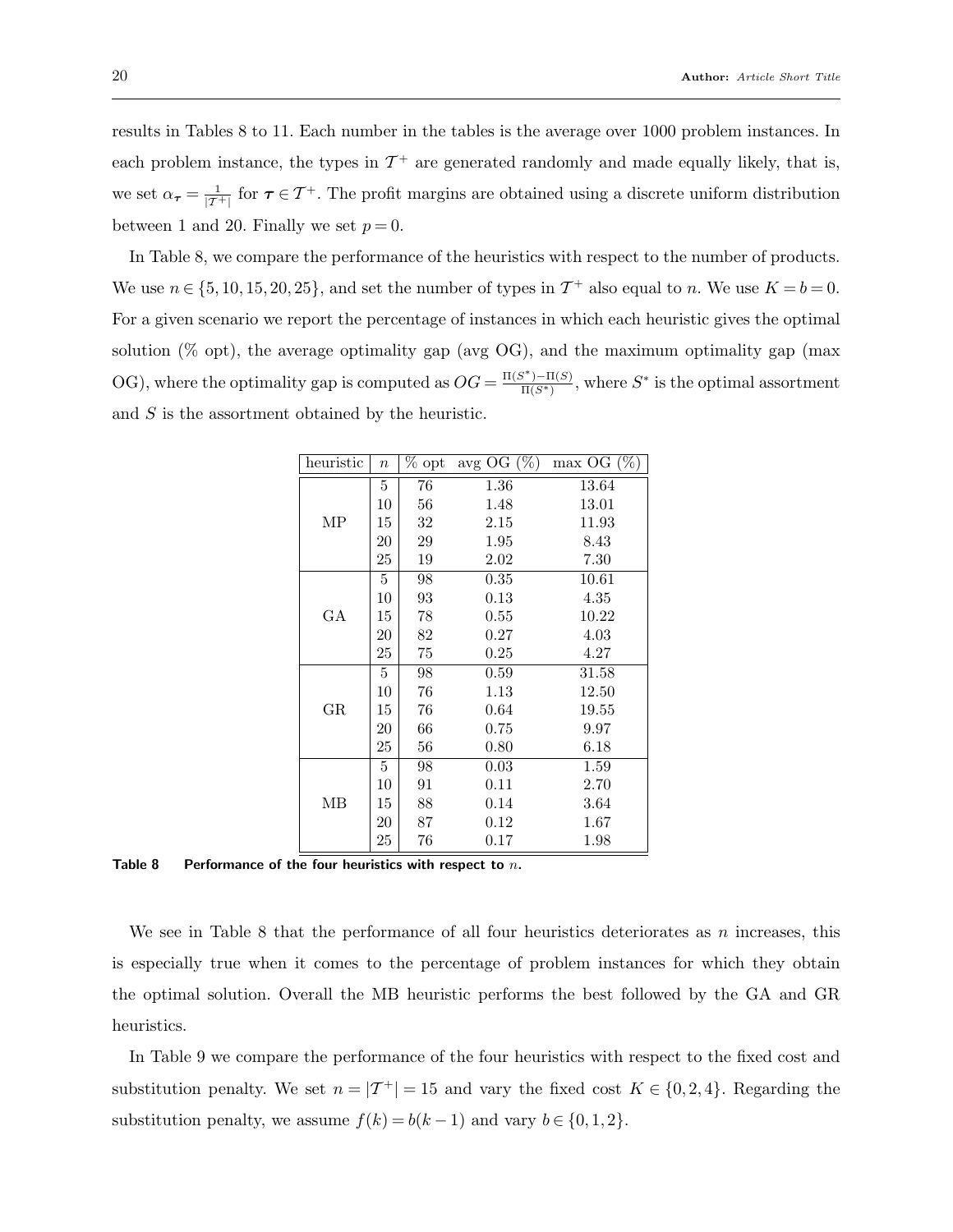|           |       |       | $%$ opt |       |       | Avg OG $(\%)$ |       |        | Max OG $(\sqrt{\frac{1}{0}})$ |        |  |
|-----------|-------|-------|---------|-------|-------|---------------|-------|--------|-------------------------------|--------|--|
| Heuristic |       | $b=0$ | $b=1$   | $b=2$ | $b=0$ | $b=1$         | $b=2$ | $b=0$  | $b=1$                         | $b=2$  |  |
|           | $K=0$ | 32    | 40      | 44    | 2.15  | 2.13          | 1.54  | 11.93  | 7.08                          | 4.95   |  |
| MP        | $K=2$ | 33    | 42      | 28    | 8.47  | 8.98          | 7.96  | 37.93  | 40.88                         | 100.00 |  |
|           | $K=4$ | 43    | 39      | 47    | 12.08 | 14.49         | 20.63 | 100.00 | 100.00                        | 100.00 |  |
|           | $K=0$ | 78    | 87      | 98    | 0.55  | 0.17          | 0.18  | 10.22  | 2.97                          | 2.33   |  |
| GА        | $K=2$ | 88    | 92      | 90    | 0.60  | 0.55          | 0.24  | 11.67  | 10.13                         | 24.47  |  |
|           | $K=4$ | 95    | 96      | 98    | 0.38  | 0.21          | 0.27  | 14.29  | 12.16                         | 7.69   |  |
|           | $K=0$ | 76    | 81      | 84    | 0.64  | 0.60          | 0.48  | 19.55  | 8.47                          | 5.85   |  |
| GR        | $K=2$ | 89    | 84      | 85    | 0.63  | 1.84          | 0.69  | 12.50  | 11.46                         | 16.67  |  |
|           | $K=4$ | 82    | 80      | 90    | 1.85  | 2.27          | 3.61  | 23.08  | 52.50                         | 100.00 |  |
|           | $K=0$ | 88    | 91      | 87    | 0.14  | 0.05          | 0.09  | 3.64   | 2.11                          | 4.83   |  |
| MВ        | $K=2$ | 75    | 75      | 80    | 1.12  | 1.25          | 1.01  | 37.93  | 12.82                         | 31.67  |  |
|           | $K=4$ | 76    | 83      | 95    | 2.08  | 1.79          | 2.04  | 25.00  | 29.41                         | 24.14  |  |

Table 9 Performance of the four heuristics with respect to  $K$  and  $b$ .

The results show that even though four heuristics seem to be reaching the optimal solution with a higher frequency as  $b$  and  $K$  increase, the average optimality gap actually increases, indicating that the performance of all four heuristics actually gets worse as  $b$  and  $K$  increase. Also we see that the impact is more significant for K than for b. We also see that when  $K = 0$ , the MB heuristic performs the best but it is the GA heuristic that does better when K becomes larger. The MP heuristic always performs the worst.

The size of the I and O sets generated in Part I has a significant impact on the overall computational time of the In-Out Algorithm. Next we study the impact of the model parameters on the number of products included in the I and O sets at the end of part I. Equations  $(7)$  and (8) and Algorithm 5 show that the penalty cost p does not have an impact on  $\delta^-(\tau, j, I, O)$  and  $\delta^+(\tau, j, I, O)$ , and thus has no effect on the size of the I and O sets generated in part I. The fixed cost K and substitution cost  $f(k)$  have an impact but it is non-monotone. We set  $n = |T^+| = 10$ and vary the fixed cost  $K \in \{0, 2, 4\}$ . Regarding the substitution cost, we assume  $f(k) = b(k-1)$ and vary  $b \in \{0, 1, 2\}$ . In Table 10, we examine how the average number of products in sets I and O changes with the value of b and K. We see that the average number of products included in the set I and O may decrease or increase with  $K$  and  $b$ .

Next, we compare the computation time of the different solution methods. Our numerical experiments indicate that only two parameters affect the computation time of the different methods: the number of products n and the number of types in  $\mathcal{T}^+$ , the other parameters (i.e.,  $\pi_1, ..., \pi_n$ ,  $\alpha_{\tau}$  for  $\tau \in \mathcal{T}^+$ , K, b and p) do not have a noticeable impact on it. In Table 11, we report the results of varying the number of products n in  $\{5, 10, ..., 25, 30\}$  and the number of types in  $\mathcal{T}^+$ in  $\{n, n+5..., n+20\}$ . In each problem instance, the types in  $\mathcal{T}^+$  were generated randomly and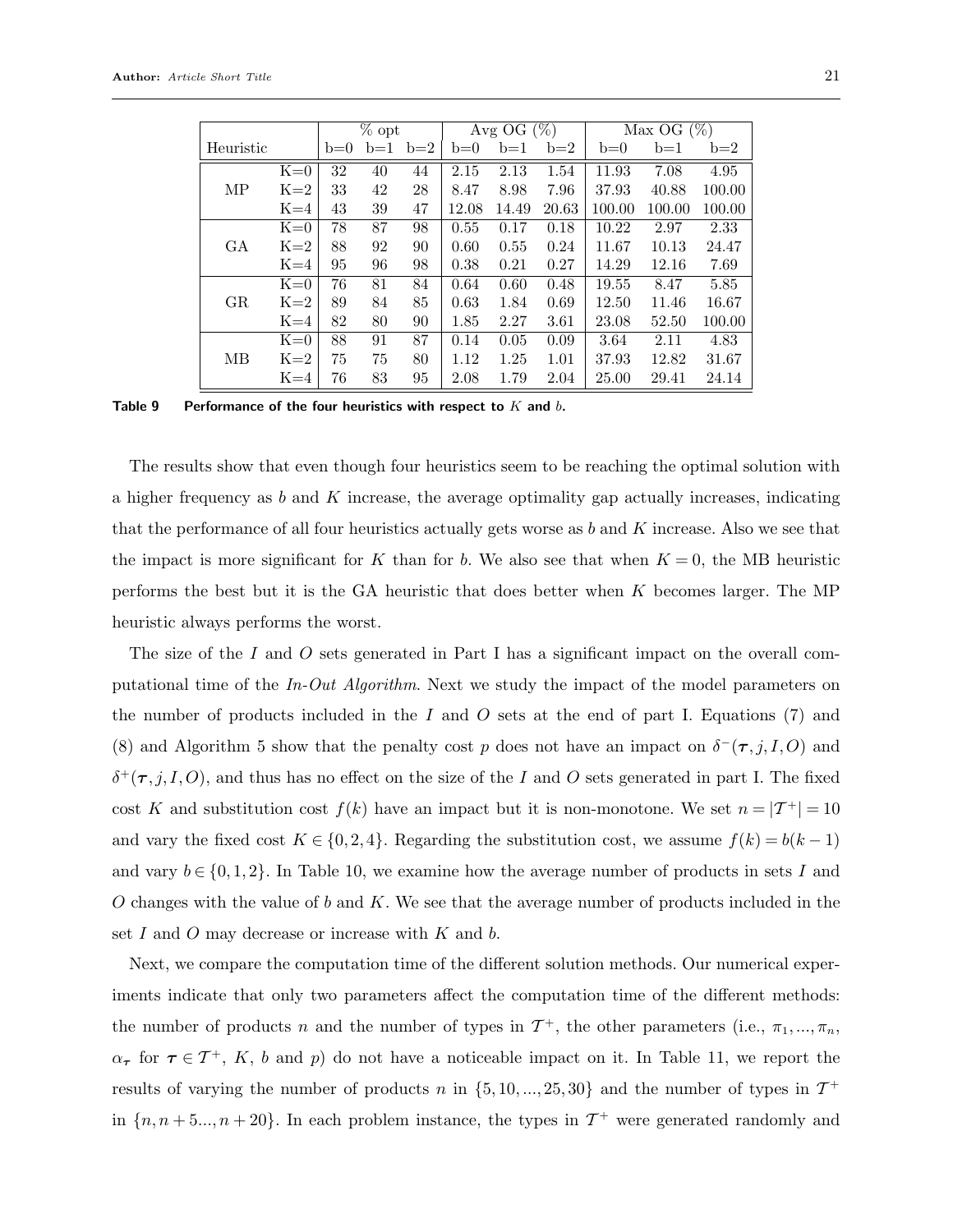| $ I \& O $ in Part I | $\cup$                                                                                                      |               |  |
|----------------------|-------------------------------------------------------------------------------------------------------------|---------------|--|
| $K=0$                |                                                                                                             |               |  |
|                      | $\begin{array}{ l } \hline  I  & 1.56 & 4.92 & 5.36 \ \hline  O  & 0.87 & 4.53 & 6.29 \ \hline \end{array}$ |               |  |
| $K=2$                | $ I $ 0.01 0.41 0.09                                                                                        |               |  |
|                      | $2.21$ 7.3 1.44                                                                                             |               |  |
| $K = 4$              | $ I $   0.01 0.03 0.09                                                                                      |               |  |
|                      |                                                                                                             | 7.44 8.81 9.3 |  |

Table 10 Average number of products in sets  $I$  and  $O$  with respect to  $K$  and  $b$ .

made equally likely, that is, we set  $\alpha_{\tau} = \frac{1}{|\mathcal{T}^+|}$  for  $\tau \in \mathcal{T}^+$ . Also the profit margin of each product were obtained using a discrete uniform distribution between 1 and 20. Finally we set  $f(k) = 0$  for  $k = 1,...,n$  and  $K = p = 0$ . All averages were calculated over 1000 problem instances (except when the computation time is over 4 hours, in which case we used 10 problem instances). In all cases we used Matlab 7.6 on a Lenovo Laptop with a Intel Core 2 Duo Processor P8600 with 2.4GHz and 4GB of RAM. We report the average computation times of the four heuristics (MP, GA, GR and MB), the enumeration method (Enum), Parts I and II of the In-Out Algorithm separately (IO-I and IO-II) and together (IO-I&II). We also report the average number of products put into sets I and O at the end of part I of the In-Out Algorithm  $(|I|+|O|)$  part I, the average number of candidate assortments generated by Part II of the In-Out Algorithm, i.e.,  $N_m$  (# assortments IO), and the number of assortments considered by the enumeration method, which is equal to  $2^n$  (# assortments Enum.).

We see that the enumeration quickly becomes impractical; it takes over 24 hours for problems with 20 products. The In-Out Algorithm (parts I and II) produces an optimal solution in less than 4 minutes for up to 25 products and around 5 hours for  $n = 30$ . Also its computation time does not vary significantly with the number of types for a fixed value of n. Part I of the  $In$ -Out Algorithm is very fast but its efficiency (measured by the number of products which get assigned to set I or O) decreases with n and  $|\mathcal{T}^+|$ . The four heuristics can handle a very high number of products and types, their computation time is still under 10 seconds for n=100.

Based on this numerical analysis, we recommend using the In-Out Algorithm for product categories with up to 25 or 30 products, depending on how much time is available. For product categories with more than 30 products, we recommend first using Part I of the In-Out Algorithm in order to do a first sorting of the products, followed by the MB heuristic when  $K$  is very low, and the GA heuristic otherwise. However one should keep in mind that the heuristics can lead to substantial optimality gaps.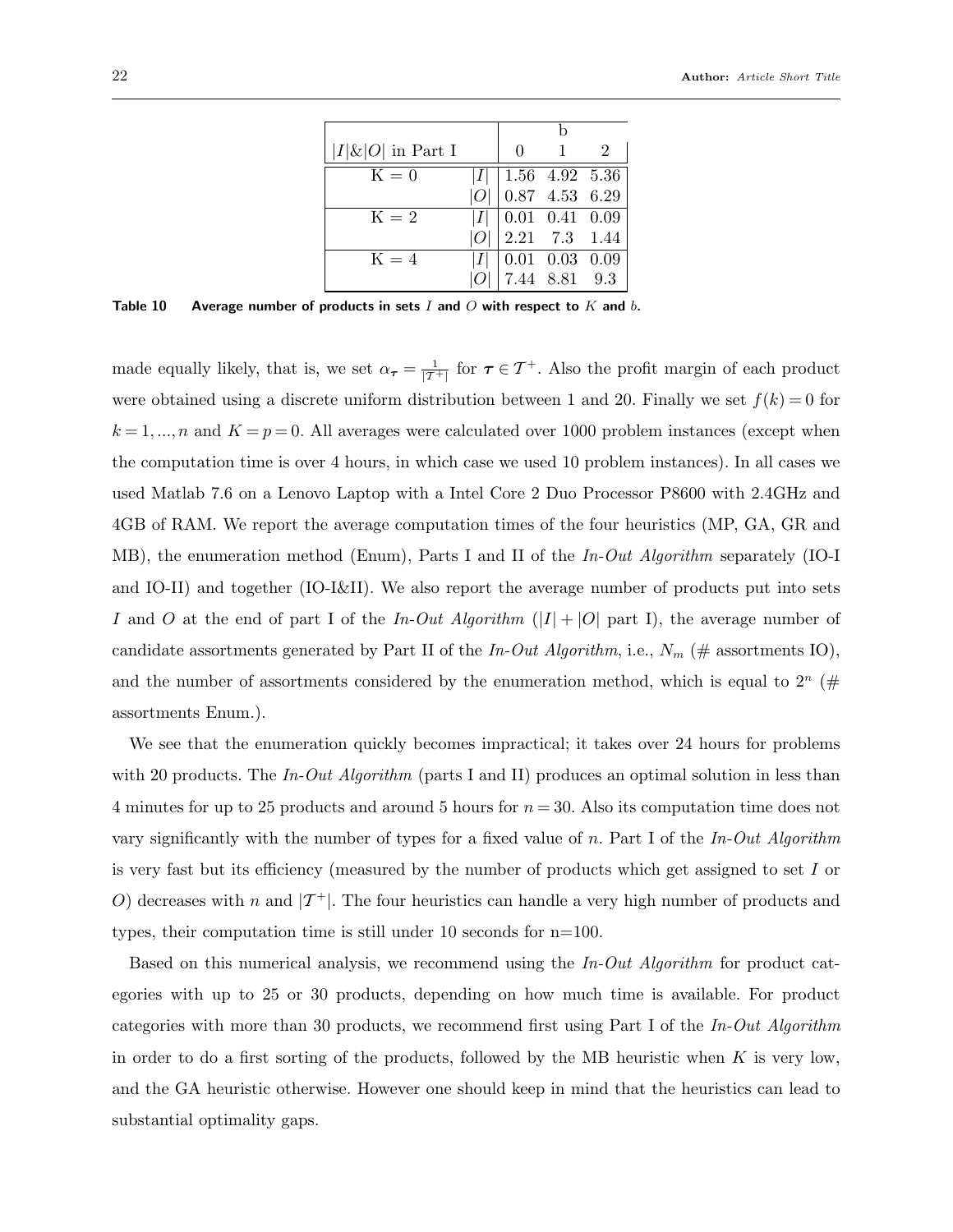|                 |                 | Computation time           |                   |                   |                   |                                              |                   |                   |                   | $ \overline{I} + 0 $ | $#$ assortments |                 |
|-----------------|-----------------|----------------------------|-------------------|-------------------|-------------------|----------------------------------------------|-------------------|-------------------|-------------------|----------------------|-----------------|-----------------|
| $\mathbf n$     | nt              | $\ensuremath{\mathrm{MP}}$ | GA                | GR                | MB                | Enum.                                        | part I            | part II           | parts I+II        | part I               | IO              | Enum.           |
| $\overline{5}$  | 5               | 0.00                       | $\overline{0.00}$ | $\overline{0.00}$ | 0.00              | 0.00                                         | $\overline{0.00}$ | 0.00              | 0.00              | 3.76                 | 1.23            | $\overline{32}$ |
| $\overline{5}$  | 10              | 0.00                       | 0.00              | 0.00              | 0.00              | 0.00                                         | 0.00              | 0.00              | 0.00              | 3.49                 | 1.61            | $32\,$          |
| $\overline{5}$  | 15              | 0.00                       | 0.00              | 0.00              | 0.00              | $0.01\,$                                     | 0.00              | 0.00              | 0.00              | 3.58                 | $1.6\,$         | $32\,$          |
| $\overline{5}$  | 20              | 0.00                       | 0.00              | 0.00              | 0.00              | 0.01                                         | 0.00              | 0.00              | 0.00              | 3.5                  | 1.54            | 32              |
| 5               | 25              | 0.00                       | 0.00              | 0.00              | 0.01              | $0.01\,$                                     | 0.00              | 0.00              | 0.00              | 3.44                 | 1.74            | $32\,$          |
| $\overline{10}$ | $\overline{10}$ | 0.00                       | $\overline{0.01}$ | $\overline{0.01}$ | $\overline{0.01}$ | 0.14                                         | 0.00              | $\overline{0.01}$ | $\overline{0.01}$ | $\overline{5.1}$     | 11.05           | 1024            |
| 10              | 15              | 0.00                       | 0.01              | 0.01              | 0.01              | 0.16                                         | 0.00              | 0.02              | 0.02              | 3.85                 | 19.76           | 1024            |
| 10              | 20              | 0.00                       | 0.01              | 0.01              | 0.02              | 0.19                                         | 0.00              | 0.02              | 0.03              | 3.75                 | 20.78           | 1024            |
| 10              | 25              | 0.00                       | 0.01              | 0.01              | 0.02              | $\rm 0.21$                                   | 0.01              | 0.03              | 0.03              | 3.22                 | 22.29           | 1024            |
| 10              | 30              | 0.00                       | 0.01              | 0.01              | 0.02              | 0.23                                         | 0.01              | 0.03              | 0.04              | 3.32                 | 22.41           | 1024            |
| 15              | $\overline{15}$ | $\overline{0.00}$          | $\overline{0.02}$ | $\overline{0.02}$ | $\overline{0.03}$ | 67.87                                        | $\overline{0.01}$ | $\overline{0.16}$ | 0.17              | 3.72                 | 166.61          | 32768           |
| 15              | 20              | 0.00                       | $0.02\,$          | $0.02\,$          | 0.04              | 69.91                                        | 0.01              | 0.22              | 0.23              | 3.29                 | 183.41          | 32768           |
| 15              | 25              | 0.00                       | $0.02\,$          | 0.02              | 0.04              | 72.00                                        | 0.01              | 0.28              | 0.28              | 3.55                 | 207.48          | 32768           |
| 15              | 30              | 0.00                       | $\,0.03\,$        | 0.03              | 0.05              | 72.90                                        | 0.01              | 0.48              | 0.49              | 3.42                 | 299.55          | 32768           |
| $15\,$          | 35              | 0.00                       | 0.03              | 0.03              | 0.05              | 73.46                                        | 0.01              | 0.37              | 0.39              | 3.51                 | 204.47          | 32768           |
| $\overline{20}$ | $\overline{20}$ | $\overline{0.00}$          | 0.04              | 0.04              | 0.06              | 88182.00                                     | $\overline{0.01}$ | 3.54              | 3.55              | $\overline{3.66}$    | 1755.45         | 1048576         |
| 20              | 25              | 0.00                       | 0.04              | 0.04              | 0.07              | 87716.00                                     | 0.02              | 2.79              | 2.80              | 3.46                 | 1509.03         | 1048576         |
| 20              | 30              | 0.00                       | $0.05\,$          | 0.05              | 0.08              | 88019.00                                     | $0.02\,$          | 3.73              | 3.75              | 3.54                 | 1684.37         | 1048576         |
| 20              | 35              | 0.01                       | $0.05\,$          | 0.05              | 0.09              | 88689.00                                     | 0.02              | 4.83              | 4.85              | 2.92                 | 2024.51         | 1048576         |
| 20              | 40              | 0.01                       | $0.06\,$          | 0.06              | 0.10              | 89102.00                                     | $\rm 0.02$        | 8.02              | 8.05              | 2.89                 | 2703.03         | 1048576         |
| $\overline{25}$ | $\overline{25}$ | 0.01                       | 0.07              | 0.07              | 0.12              | $>100$ days <sup><math>\dagger</math></sup>  | $\overline{0.02}$ | 202.71            | 202.72            | $2.9\,$              | 17733.33        | 33,554,432      |
| 25              | 30              | 0.01                       | 0.08              | 0.08              | 0.14              | $>100~{\rm days}$ †                          | $0.02\,$          | 130.99            | 131.02            | 2.89                 | 16134.26        | 33,554,432      |
| 25              | 35              | 0.01                       | 0.09              | 0.09              | 0.16              | $>100$ days $\dagger$                        | 0.02              | 408.38            | 408.40            | 2.56                 | 30608.24        | 33,554,432      |
| 25              | 40              | 0.01                       | 0.09              | 0.10              | 0.17              | $>100$ days <sup><math>\dagger</math></sup>  | $0.03\,$          | 442.51            | 442.53            | 2.54                 | 31258.02        | 33,554,432      |
| 25              | 45              | 0.01                       | 0.10              | 0.11              | 0.18              | $>100$ days <sup><math>\dagger</math></sup>  | 0.03              | 299.47            | 299.50            | $\phantom{-}2.95$    | 24123.1         | 33,554,432      |
| $\overline{30}$ | $\overline{30}$ | 0.01                       | 0.12              | 0.13              | 0.21              | $>100$ years <sup><math>\dagger</math></sup> | 0.02              | 20635.21          | 20635.23          | 4.12                 | 209599.6        | 1,073,741,824   |
| 30              | 35              | 0.01                       | 0.14              | 0.14              | 0.23              | $>100$ years <sup><math>\dagger</math></sup> | 0.03              | 12469.02          | 12469.04          | 4.42                 | 163970          | 1,073,741,824   |
| 30              | 40              | 0.01                       | $0.15\,$          | $0.15\,$          | 0.26              | $>100$ years <sup><math>\dagger</math></sup> | 0.03              | 24439.88          | 24439.91          | 2.82                 | 241728          | 1,073,741,824   |
| 30              | 45              | 0.01                       | $0.15\,$          | 0.16              | 0.27              | $>100$ years <sup><math>\dagger</math></sup> | 0.04              | 38967.73          | 38967.77          | 2.74                 | 265722          | 1,073,741,824   |
| 30              | 50              | 0.01                       | 0.17              | 0.17              | $0.29\,$          | $>100$ years <sup><math>\dagger</math></sup> | 0.04              | 49663.09          | 49663.13          | $2.03\,$             | 302048          | 1,073,741,824   |

†obtained by extrapolation.

# Table 11 Average computation time (in seconds) of all solution methods, average number of products put in sets I and  $O$  in part I of the In-Out Algorithm and number of assortments to evaluate for the enumeration method and In-Out Algorithm.

In terms of managerial insights, we find that the MP heuristic, which is the fastest, performs the worst of the four heuristics, which points to the idea that focusing solely on the profitability of the products independently of the nature of customer preferences does not benefit a retailer.

#### 7. Robustness study

In this section, we study how the optimal solution to a given problem varies with the key parameters of our model. In particular, we answer the following question: how much profit is left on the table if the firm uses the wrong value for some key parameters of the model such as the proportions of customers of each type, the profit margins, the fixed cost or the substitution cost? In practice these values might be hard to estimate and/or they may evolve over time so the chosen assortment may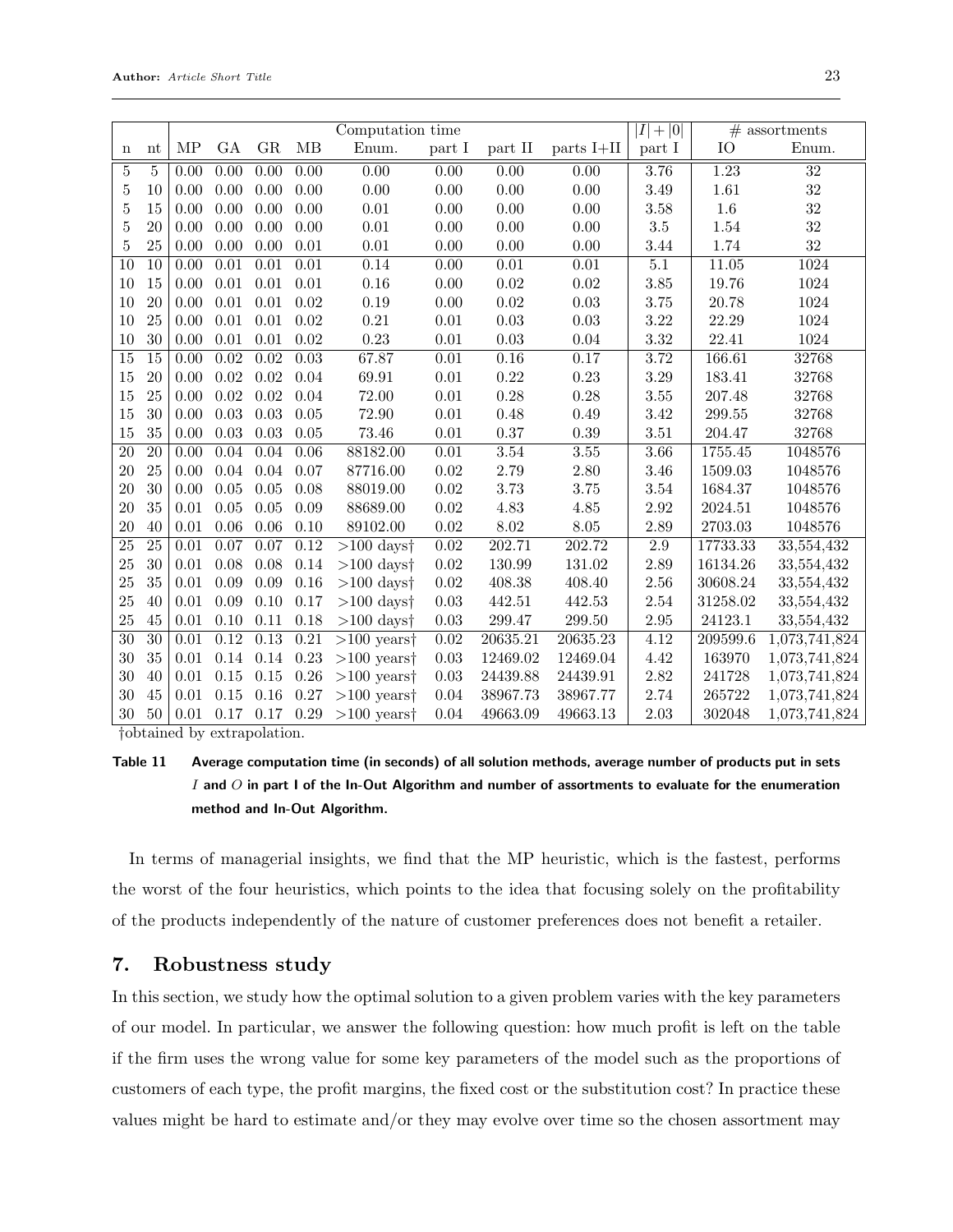not always be based on the most accurate numbers. Since there are some switching costs involved with changing the assortment, the firm needs to know when it is necessary to re-evaluate the chosen assortment following a change in the environment, such as a promotion or a decrease/increase in costs.

We answer this question numerically. In all cases, our methodology is as follows. We first calculate the assortment  $S<sup>r</sup>$  which is optimal for a given set of parameter values called the base set (the optimal solution is obtained using the In-Out Algorithm). The base set represents the values used by the firm, which may not be the correct ones. Then we vary some of the parameters (one at a time) around the base set. These numbers represent the 'correct' parameter values. Using these numbers, we compute the optimal profit  $\pi^*$  and the profit of assortment  $S^r$  under the correct parameters. Then we calculate the percentage optimality gap of assortment  $S<sup>r</sup>$ , which measures the percentage loss in profit from not using the correct values of the parameters.

First we provide an example which shows that the optimality gap can be higher than 100%. In this example, we assume that the firm has correctly identified the set of possible consumer types in the population but has incorrectly calculated the proportion of customers of each type (for example, because it has neglected the impact of a recent promotion campaign by the manufacturer).

EXAMPLE 8. Let  $n = 2$ . Suppose  $\pi_1 = 10$ ,  $\pi_2 = 3$ ,  $\mathcal{T}^+ = \{(1), (2), (1, 2)\}$ ,  $p = 0$ ,  $f(k) = 0$  and  $K = 2$ . The firm believes that  $\tilde{\alpha}_{(1)} = \tilde{\alpha}_{(1,2)} = 0.1$  and  $\tilde{\alpha}_{(2)} = 0.8$  and chooses assortment  $S^r = \{2\}$ . However, the true proportions are  $\alpha_{(2)} = \alpha_{(1,2)} = 0.1$  and  $\alpha_{(1)} = 0.8$  so the profit of assortment S<sup>r</sup> is -1.4, whereas the profit of the optimal assortment  $({1})$  is 7. The resulting percentage optimality gap is 120%.

We study the average optimality gap over 1000 problem instances when varying one parameter at at time.<sup>4</sup> In each problem instance, the base values are as follows. The number of products and types is set equal to 5. The profit margins are obtained using a discrete uniform distribution between 1 and 20. We set  $p = f(k) = 0$  and  $K = 1$ . The types in  $\mathcal{T}^+$  are randomly generated and each type in  $\mathcal{T}^+$  is equally likely, i.e  $\alpha_{\tau} = \frac{1}{|\mathcal{T}^+|}$ .

We study the impact of the consumer choice model by considering every possible vector  $\alpha_{\tau}$ such that each component is a multiple of 0.2. We study the impact of product profit margins by allowing each  $\pi_j$  value to vary in  $\{-50\%, -25\%, 0, +25\%, +50\%\}$ . We study the impact of the fixed cost by letting  $K \in \{0, 0.5, 1, 1.5, ..., 5\}$ . Finally we study the impact of the substitution cost by letting  $b \in \{0, 0.25, ..., 2\}$ .

<sup>&</sup>lt;sup>4</sup> In order to avoid cases where the average optimality gaps are dominated by a small number of extreme cases with very high values, we bound the values obtained by 100%. Hence our results are on the conservative side.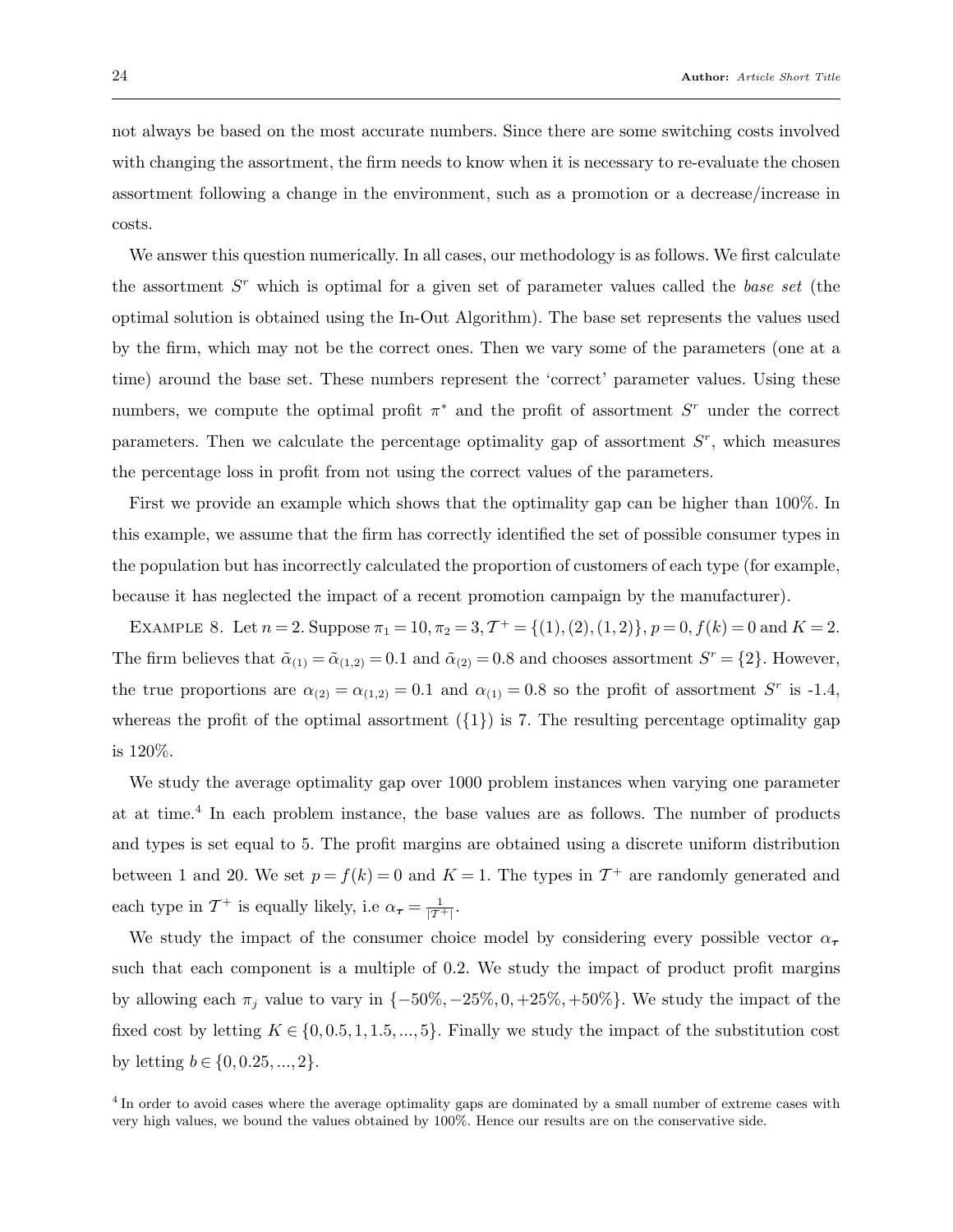

Figure 1 Optimality gaps with respect to (a)  $\alpha$  vector (b)  $\pi$  vector (c) fixed cost K (d) substitution cost b

Our results are shown in Figure (a) to (d). In (a) we show that average optimality gap as a function of the sum of absolute deviations between the correct  $\alpha$  vector and the value from the base set. In (b) we show the average optimality gap as a function of the sum of percentage deviations correct the  $\pi$  vector and the base set. In (c) to (d) we show the average optimality gap as a function of the correct  $K$  and  $b$  values.

It is not surprising to see that in all four cases, the optimality gaps increase as the deviations between the correct parameters and base values increase (for the fixed cost K remember that the base value is  $K = 1$  so that the curve in (c) first decreases then increases). The most important insight comes from comparing these values across all four graphs. We see that miscalculating the value of the substitution cost b has little impact on the profit of the chosen assortment but this is not true for the  $\alpha$ ,  $\pi$  vectors and K. For example, a deviation of 0.4 in the  $\alpha$  vector, e.g., assuming that  $\alpha = (0.2, ..., 0.2)$  when the correct value is  $(0.3, 0.1, 0.3, 0.1, 0.2)$  leads to an average 2.32% loss in profit.

In conclusion we see that it is important for the firm to correctly evaluate the  $\alpha$  and  $\pi$  vectors as well as the fixed cost  $K$ . Using incorrect parameter values can lead to a substantial loss in profit.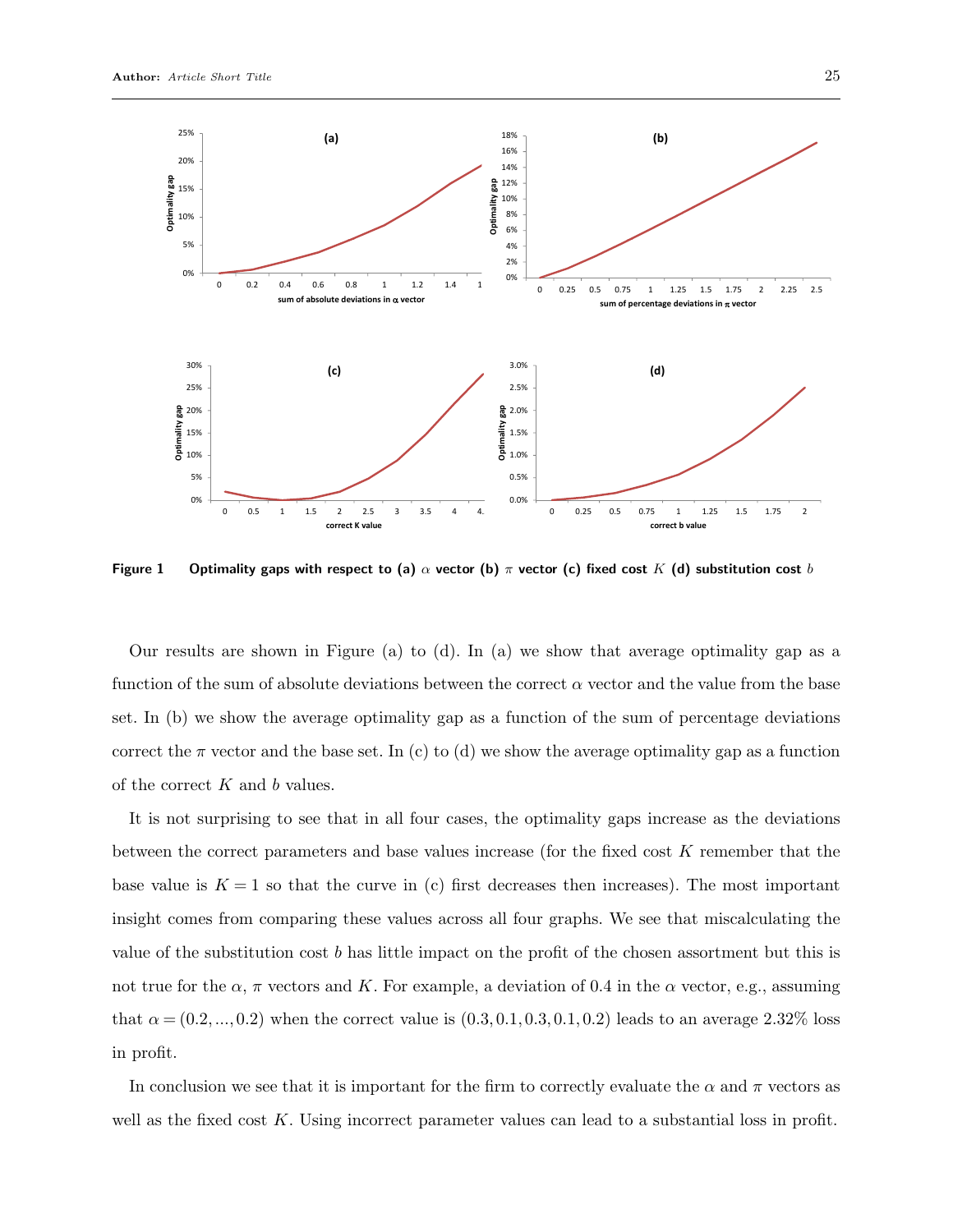#### 8. Conclusion

In this research we study the assortment planning model under a ranking-based consumer (RBM) choice model. We demonstrate that while the RBM model is appealing, it is well known that the enumeration and integer programming methods quickly become impractical as the number of potential products to offer increases and that simple sorting rules often fail to find the optimal solution and have very poor worst case bounds. We further show that dominated products, i.e, products which are less profitable and less preferred than another product by all customers, cannot be eliminated as they might be included in the optimal assortment. We designed an algorithm, called the In-Out Algorithm, which always yields an optimal solution. In theory the In-Out Algorithm has the same complexity as the enumeration method but in practice it is much faster: more than 10,000 faster than enumeration for a problem with 20 products. Based on an extensive numerical analysis we recommend the use of our In-Out Algorithm for problems with up to 25 to 30 products. For an assortment problem with more products, we recommend the use of Part I of the In-Out Algorithm followed the GA heuristic (when the fixed cost is small) or the MB heuristic (when it is large), but the firm should keep in mind that the solution may be sub-optimal. We also show that it is important to correctly evaluate the consumer choice model, profitability of the products and the fixed cost because using incorrect parameters can lead to a substantial loss in profit.

We conclude our paper by discussing a few limitations of our research that we think are avenues for future research. We make the assumption of fixed prices that allows us to use the RBM model effectively. We recognize that this assumption is valid only when retailer charges the MSRP or any other set price. While allowing for endogenous pricing in our model is desirable it also makes the analysis fairly complex. Endogenous pricing will demand a consumer choice model where the purchase probabilities are a function of prices, we hope to include these complex interactions in our future work.

Another limiting assumption is the that of stock-out based substitution which obviates the need for taking into account stock levels of the product. Under stock-out based substitution, the demand for a product not only depends on the initial assortment, but also on the inventory level of the other products. Also, the profit value depends on the sequence in which customers come to the store (Mahajan and van Ryzin (2001a)). Although some research exists to understand the performance of simulation based optimization (Mahajan and van Ryzin (2001a)) and optimal solutions under special models (Honhon et al. (2012a)), we believe there is scope for improving the search for optimal assortments in this space.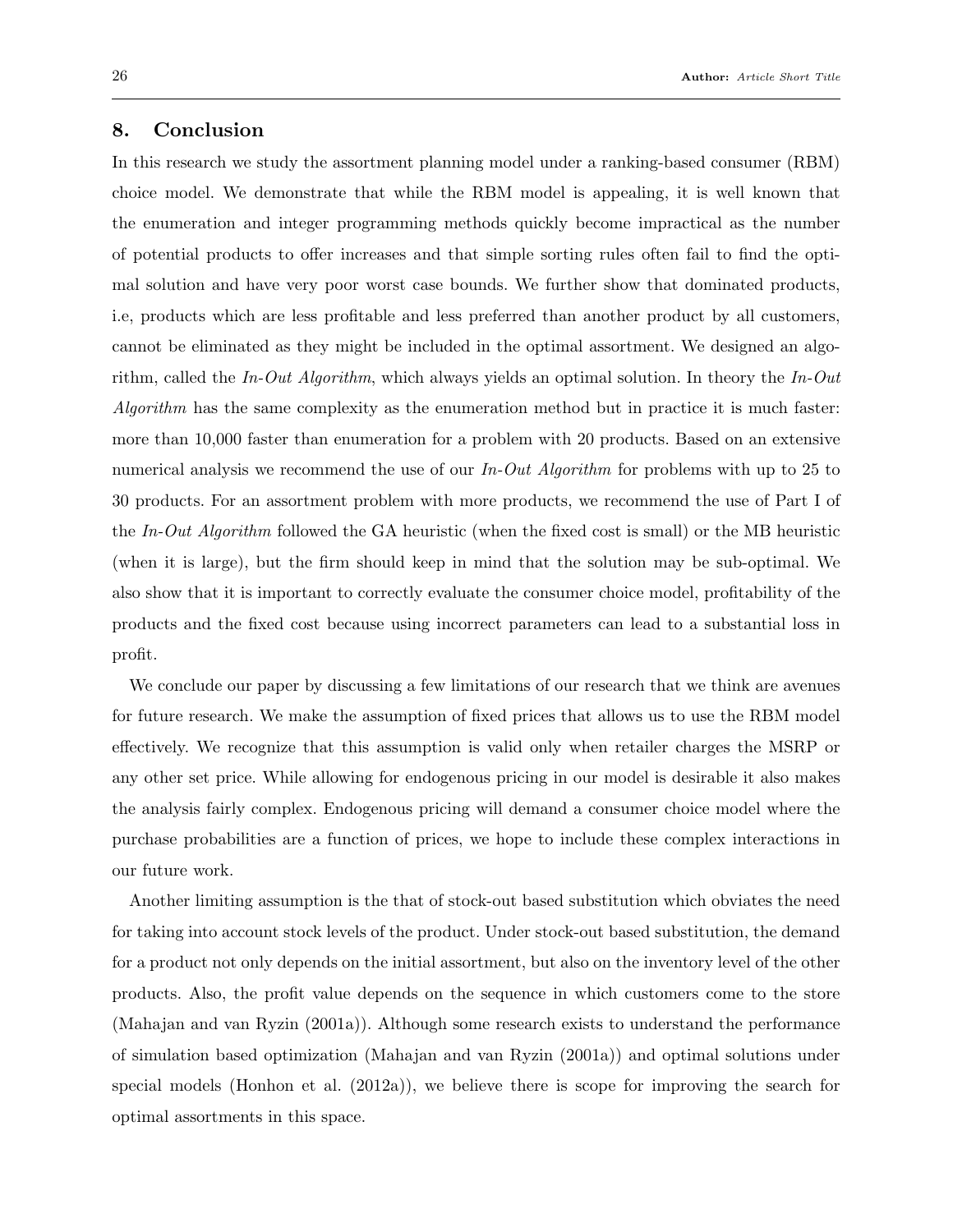#### References

- Alexouda, G. and K. Paparrizos (2001), 'A genetic algorithm approach to the product line design problem using the sellers return criterion: An extensive comparative computational study.', Eur.J. Oper. Res. 134(1), 165–178.
- Anupindi, R., S. Gupta and M. Venkataramanan (2008), Managing Variety on the Retail Shelf: Using Scanner Data to Rationalize Assortments., In Retail Supply Chain Management: Quantitative Models and Empirical Studies, Springer, New York.
- Balakrishnan, P. V., R. Gupta and V. Jacob (2004), 'Development of hybrid genetic algorithms for product line designs', *IEEE Trans. Systems, Man, Cybernetics* **34**(1), 468–483.
- Balakrishnan, P. V. and V. S. Jacob (1996), 'Genetic algorithms for product design', Management Sci. 42(8), 1105–1117.
- Belloni, A., R. Freund, M. Selove and D. Simester (2008), 'Optimizing product line designs: Efficient methods and comparisons', Management Science 54(9), 1544-1552.
- Carlton, D. W. and J. A. Chevalier (2001), 'Free riding and sales strategies for the internet', Journal of Industrial Economics  $49(4)$ ,  $441-461$ .
- Cho, D. C., E. L. Johnson, M. Padberg and M. R. Rao (1983), 'On the uncapacitated plant location problem. i: Valid inequalities and facets', Mathematics of Operations Research 8(4), 579–589.
- Dobson, G. and S. Kalish (1988), 'Positioning and pricing a product line', Marketing Science 7(2), 107–125.
- Dobson, G. and S. Kalish (1993), 'Heuristics for pricing and positioning a product line using conjoint and cost data', Management Sci.  $39(2)$ , 160-175.
- Farias, V.F., S. Jagabathula and D. Shah (2011), A non-parametric approach to modeling choice with limited data. Working Paper, MIT.
- Gaur, V. and D. Honhon (2006), 'Assortment planning and inventory decisions under a locational choice model', *Management Science* **52**(10), 1528–1543.
- Green, P. E. and A. M. Krieger (1985), 'Models and heuristics for product line selection', Marketing Science  $4(1), 1-19.$
- Green, P. E. and A. M. Krieger (1987), 'A simple heuristic for selecting "good" products in conjoint analysis', Applications of Management Science 5, 131–153.
- Honhon, D., S. Jonnalagedda and X. A. Pan (2012b), 'Optimal algorithms for assortment selection under ranking-based consumer choice models', Manufacturing and Service Operations Management . Forthcoming.
- Honhon, D., V. Gaur and S. Seshadri (2012a), 'Profit maximization and risk reduction in sourcing from multiple suppliers', Production and Operations Management. Forthcoming.